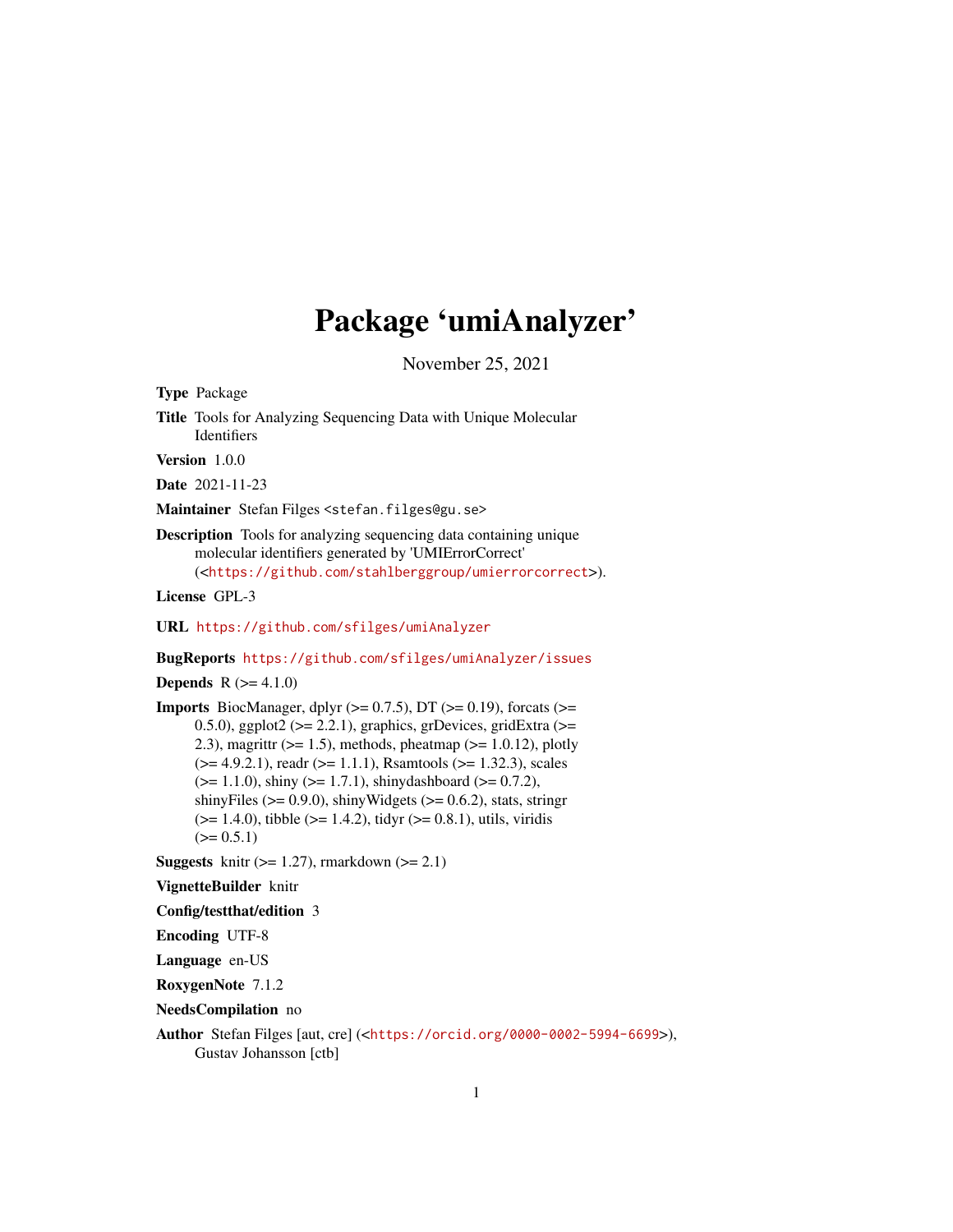<span id="page-1-0"></span>Repository CRAN

Date/Publication 2021-11-25 08:40:02 UTC

# R topics documented:

| $\overline{2}$ |
|----------------|
| $\overline{3}$ |
| $\overline{4}$ |
| 5              |
| $\overline{7}$ |
| 8              |
| 9              |
| 10             |
| 11             |
| 11             |
| 12             |
| 12             |
| 13             |
| 14             |
| 15             |
| 16             |
| 17             |
| 18             |
| 18             |
| 19             |
| 20             |
| 20             |
| 21             |
| 22             |
| 23             |
| 24             |
| 24             |
| 26             |
| 27             |
| 27             |
|                |

#### **Index** [28](#page-27-0) and 2012, the contract of the contract of the contract of the contract of the contract of the contract of the contract of the contract of the contract of the contract of the contract of the contract of the contr

addMetaData *Add metaData*

# Description

Add metaData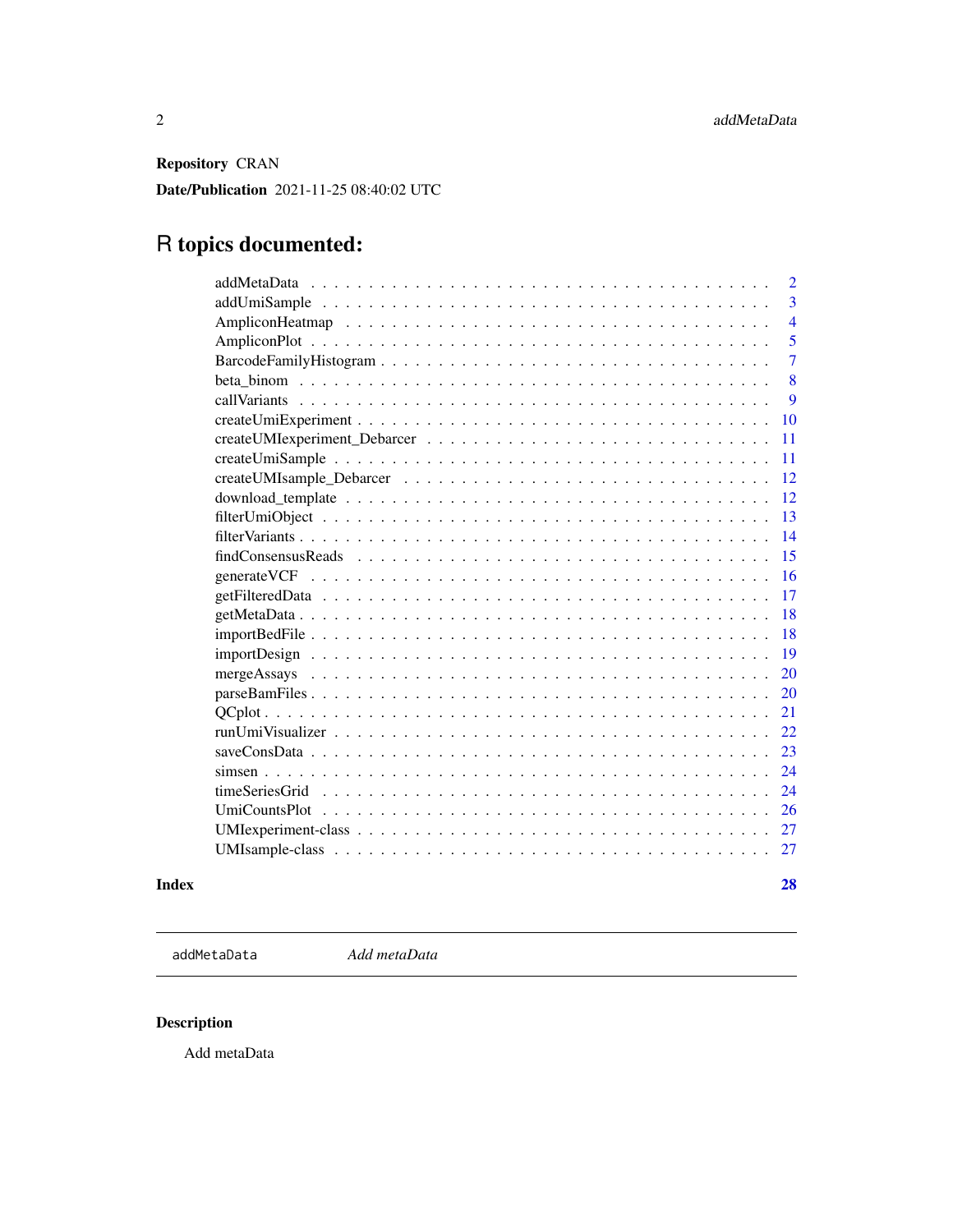# <span id="page-2-0"></span>addUmiSample 3

# Usage

addMetaData(object, attributeName, attributeValue)

# Arguments

| object | R object to which meta data should be added    |
|--------|------------------------------------------------|
|        | attributeName Name of the meta data attribute. |
|        | attributeValue Meta data to be saved.          |

# Value

A UMIexperiment object

#### Examples

library(umiAnalyzer)

```
main <- system.file("extdata", package = "umiAnalyzer")
```
simsen <- createUmiExperiment(main)

```
metaData <- system.file("extdata", "metadata.txt", package = "umiAnalyzer")
```

```
simsen <- addMetaData(simsen,'metaData',metaData)
```

| addUmiSample | Add UMI sample to an existing experiment object |  |
|--------------|-------------------------------------------------|--|
|              |                                                 |  |

# Description

Add UMI sample to an existing experiment object

#### Usage

```
addUmiSample(object, sampleName, sampleDir, clearData = FALSE)
```
## Arguments

| object     | UMI experiment object                          |
|------------|------------------------------------------------|
| sampleName | Name of new sample                             |
| sampleDir  | Directory to new sample.                       |
| clearData  | Should other data in UMI experiment be cleared |

# Value

A UMIexperiment object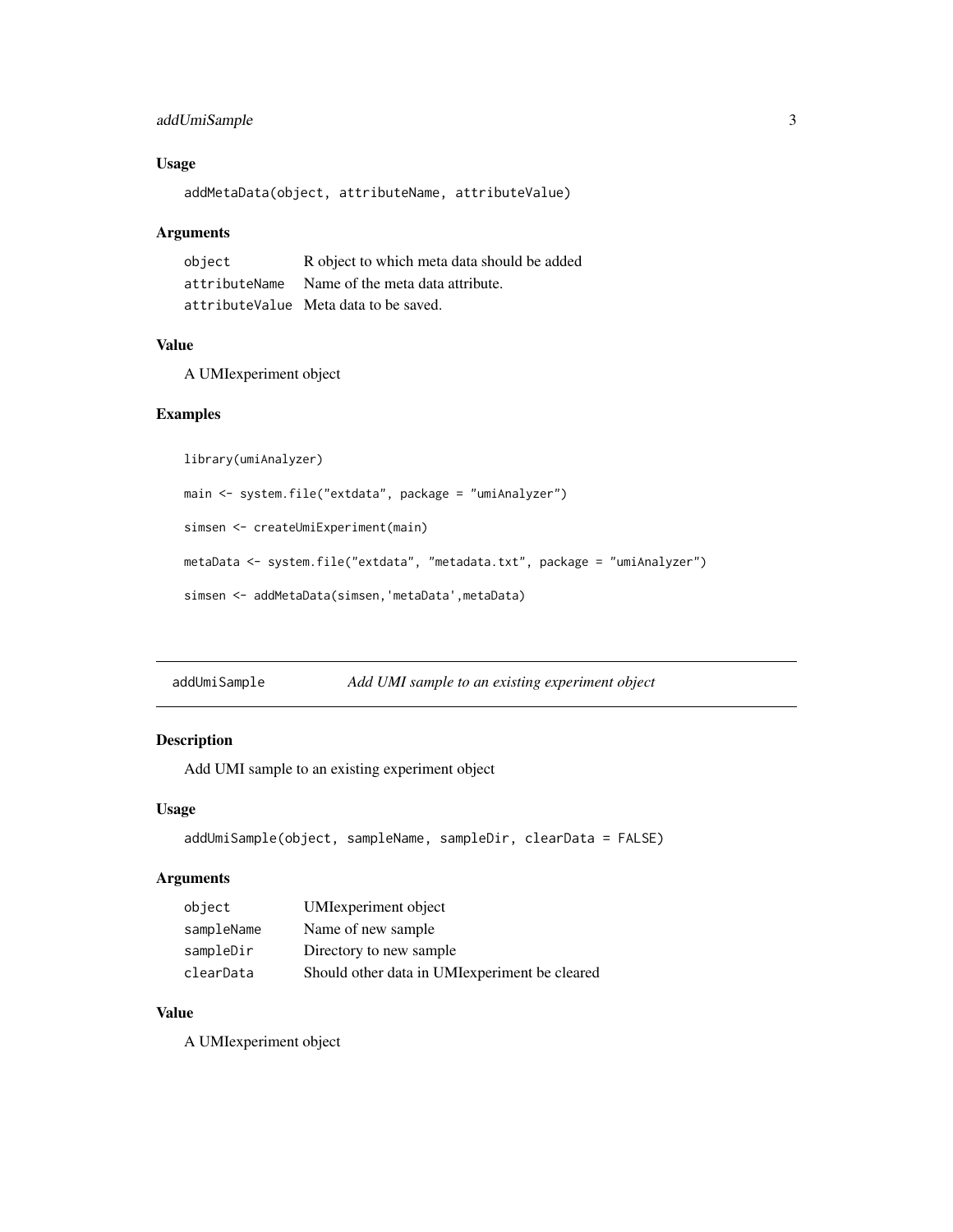<span id="page-3-0"></span>AmpliconHeatmap *Amplicon heatmap*

# Description

Generates a heatmap of mutations with sample clustering using pheatmap.

#### Usage

```
AmpliconHeatmap(
  object,
  filter.name = "default",
  cut.off = 5,
  left.side = "columns",
  amplicons = NULL,
  samples = NULL,
  abs.count = FALSE,
  font.size = 10
)
```
# Arguments

| object      | Requires a UMI sample or UMI experiment object                                                      |
|-------------|-----------------------------------------------------------------------------------------------------|
| filter.name | Name of the filter to be plotted.                                                                   |
| cut.off     | How many variant reads are necessary to consider a variant above background?<br>Default is 5 reads. |
| left.side   | Show assays or sample on the left side of the heatmap. Default is assays                            |
| amplicons   | (Optional) character vector of amplicons to be plotted.                                             |
| samples     | (Optional) character vector of samples to be plotted.                                               |
| abs.count   | Logical. Should absolute counts be used instead of frequencies?                                     |
| font.size   | Font size to use for sample labels                                                                  |

#### Value

A graphics object

```
## Not run:
library(umiAnalyzer)
```

```
main = system.file('extdata', package = 'umiAnalyzer')
samples <- list.dirs(path = main, full.names = FALSE, recursive = FALSE)
simsen <- createUmiExperiment(experimentName = 'example',mainDir = main,sampleNames = samples)
simsen <- filterUmiObject(simsen)
```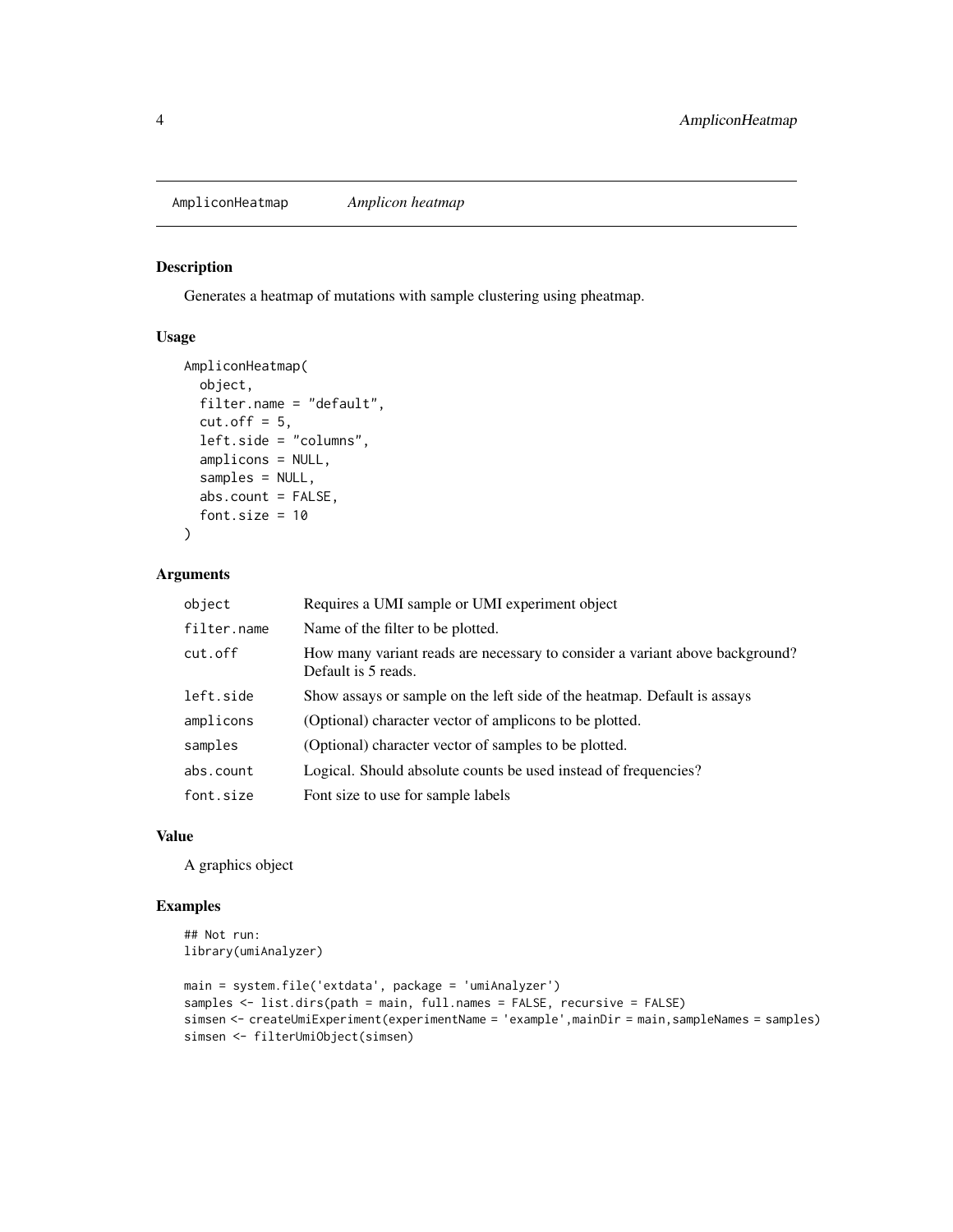# <span id="page-4-0"></span>AmpliconPlot 5

```
hmap <- AmpliconHeatmap(simsen)
```

```
## End(Not run)
```
AmpliconPlot *Generate Amplicon plots*

# Description

Plots variant allele frequencies or alternate allele counts for chosen samples and assays.

#### Usage

```
AmpliconPlot(
  object,
  filter.name = "default",
  cut.off = 5,min.count = 0,min.vaf = 0,
  amplicons = NULL,
  samples = NULL,
  abs.count = FALSE,y_{\text{min}} = \emptyset,
 y_max = NULL,theme = "classic",
  option = "default",
  direction = "default",
 plot.text = FALSE,
 plot.ref = TRUE,
  stack.plot = FALSE,
  classic.plot = FALSE,
  fdr = 0.05,
  font.size = 6,
  angle = 45,
  use.caller = FALSE,
  use.plotly = TRUE
)
```
# Arguments

| object      | Requires a UMI sample or UMI experiment object                                                      |
|-------------|-----------------------------------------------------------------------------------------------------|
| filter.name | Name of the filter to be plotted.                                                                   |
| cut.off     | How many variant reads are necessary to consider a variant above background?<br>Default is 5 reads. |
| min.count   | Minimum variants counts to plot, default is 0.                                                      |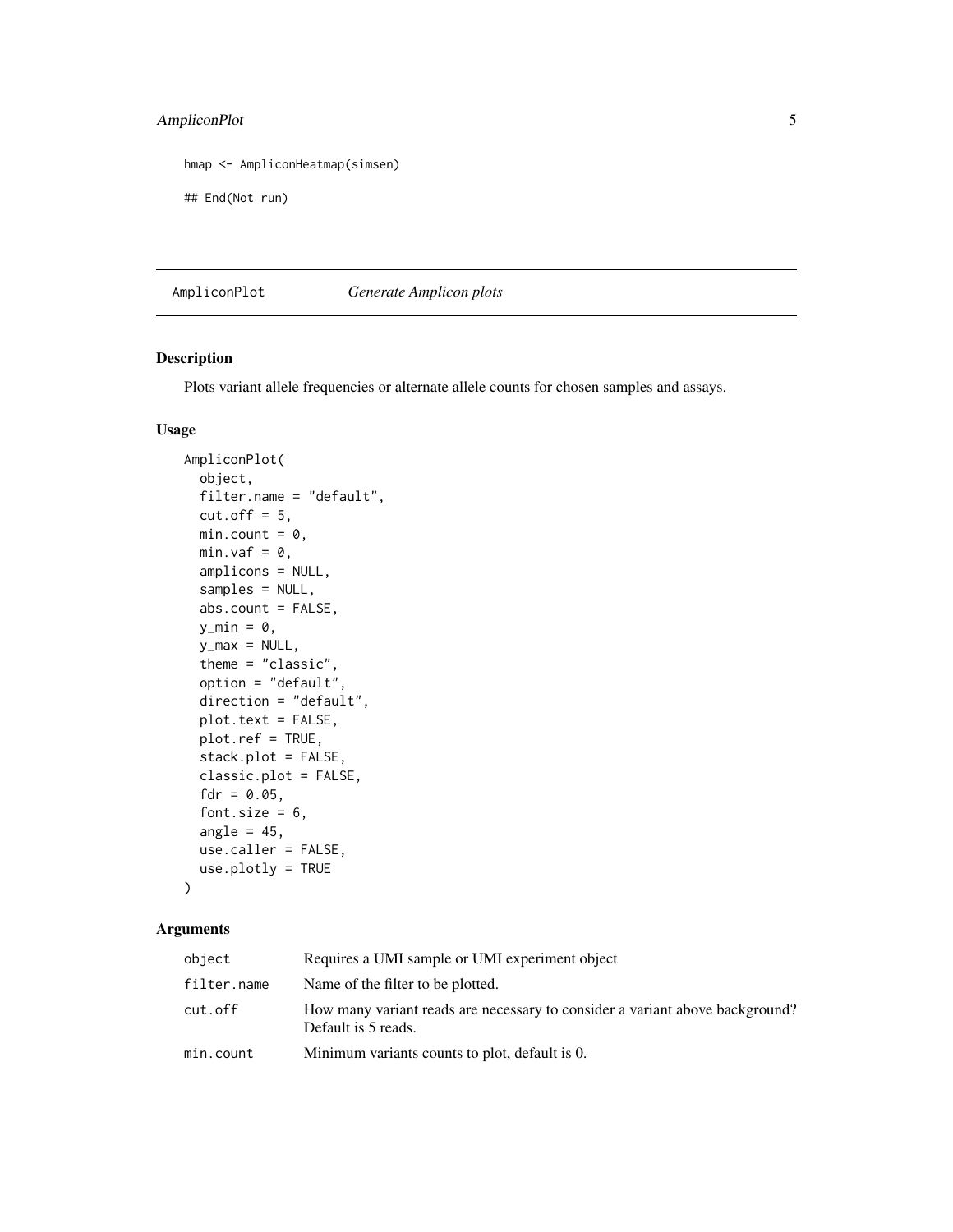| min.vaf      | Minimum variants allele frequency to plot, default is 0.                    |
|--------------|-----------------------------------------------------------------------------|
| amplicons    | (Optional) character vector of amplicons to be plotted.                     |
| samples      | (Optional) character vector of samples to be plotted.                       |
| abs.count    | Should absolute counts be plotted instead of frequencies? Default is FALSE. |
| y_min        | Minimum y-axis value, default is 0                                          |
| y_max        | Maximum y-axis value, default is NULL (autoscale)                           |
| theme        | Plotting theme to use, default is classic.                                  |
| option       | Color palette to use.                                                       |
| direction    | Orientation of the color palette.                                           |
| plot.text    | Should non-references bases be indicated above the bar?                     |
| plot.ref     | If true show reference base instead of position on x-axis.                  |
| stack.plot   | Show all variant alleles in a stacked bar plot.                             |
| classic.plot | Show classical debarcer amplicon plot with raw error.                       |
| fdr          | False-discovery-rate cut-off for variants.                                  |
| font.size    | Font size                                                                   |
| angle        | Font angle                                                                  |
| use.caller   | Should data from variant caller be used? Default is FALSE                   |
| use.plotly   | Should plotly be used instead of the regular ggplot device? Default is TRUE |

# Value

A UMIexperiment object containing a ggplot object with the amplicon plot.

```
library(umiAnalyzer)
```

```
main = system.file('extdata', package = 'umiAnalyzer')
samples <- list.dirs(path = main, full.names = FALSE, recursive = FALSE)
simsen <- createUmiExperiment(experimentName = 'example',mainDir = main,sampleNames = samples)
simsen <- filterUmiObject(simsen)
```

```
amplicon_plot <- AmpliconPlot(simsen)
```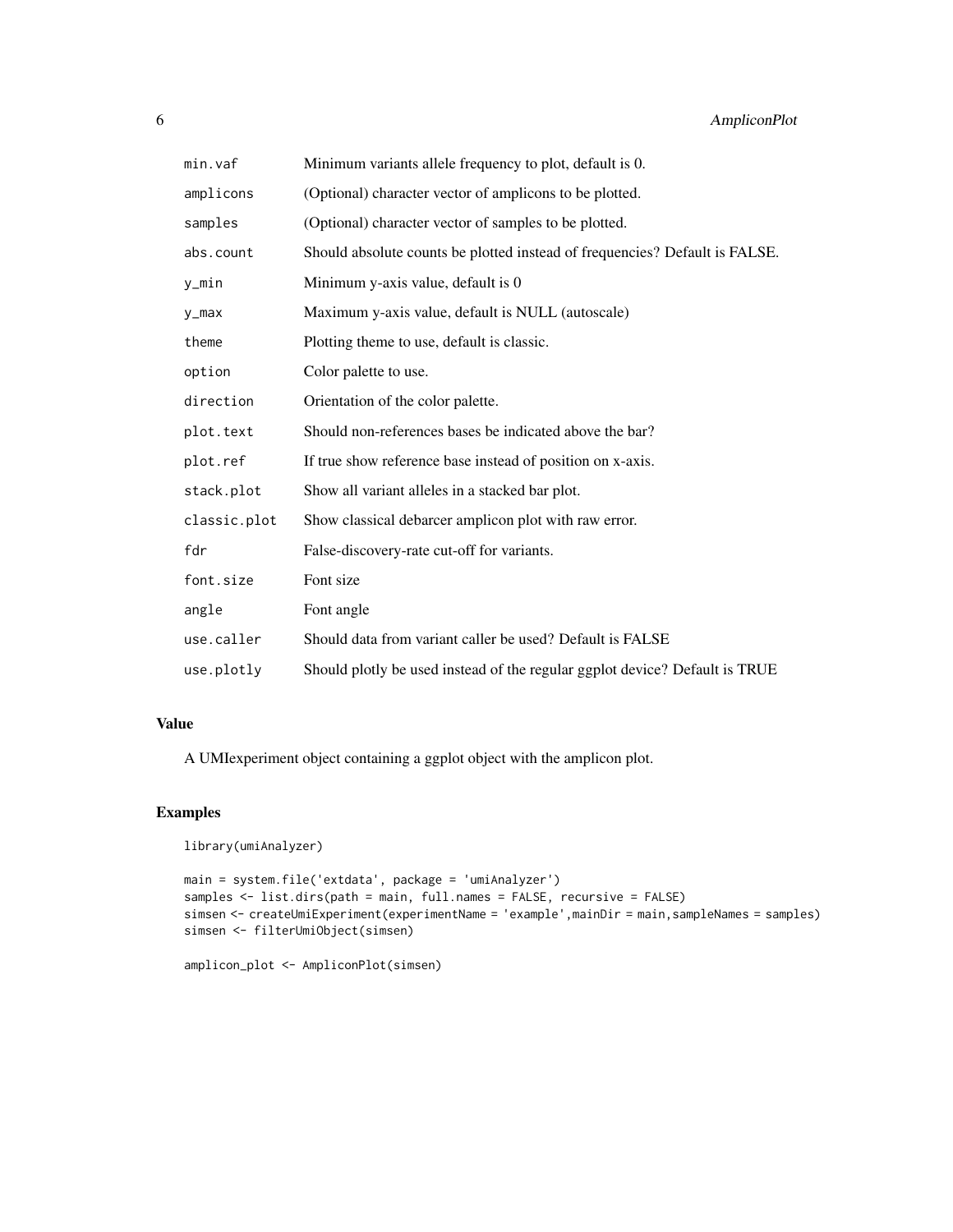<span id="page-6-0"></span>BarcodeFamilyHistogram

*Consensus depth histograms*

# Description

Generate histograms for the frequency of barcode family depths.

# Usage

```
BarcodeFamilyHistogram(
  object,
  xMin = 0,
  xMax = 100,
  samples = NULL,
  option = "viridis",
  direction = 1,
  theme = "classic"
\overline{\phantom{a}}
```
# Arguments

| object    | Requires a UMI sample or UMI experiment object               |
|-----------|--------------------------------------------------------------|
| xMin      | Minimum consensus family size to plot, default is 0.         |
| xMax      | Maximum consensus family size to plot. Default is 100.       |
| samples   | List of samples to be shown.                                 |
| option    | Color scheme to use                                          |
| direction | If using viridis colors sets the orientation of color scale. |
| theme     | ggplot theme to use. Defaults to classic.                    |

# Value

A ggplot object

```
library(umiAnalyzer)
main = system.file('extdata', package = 'umiAnalyzer')
simsen <- createUmiExperiment(main, importBam = TRUE)
barcode_dist <- BarcodeFamilyHistogram(simsen)
```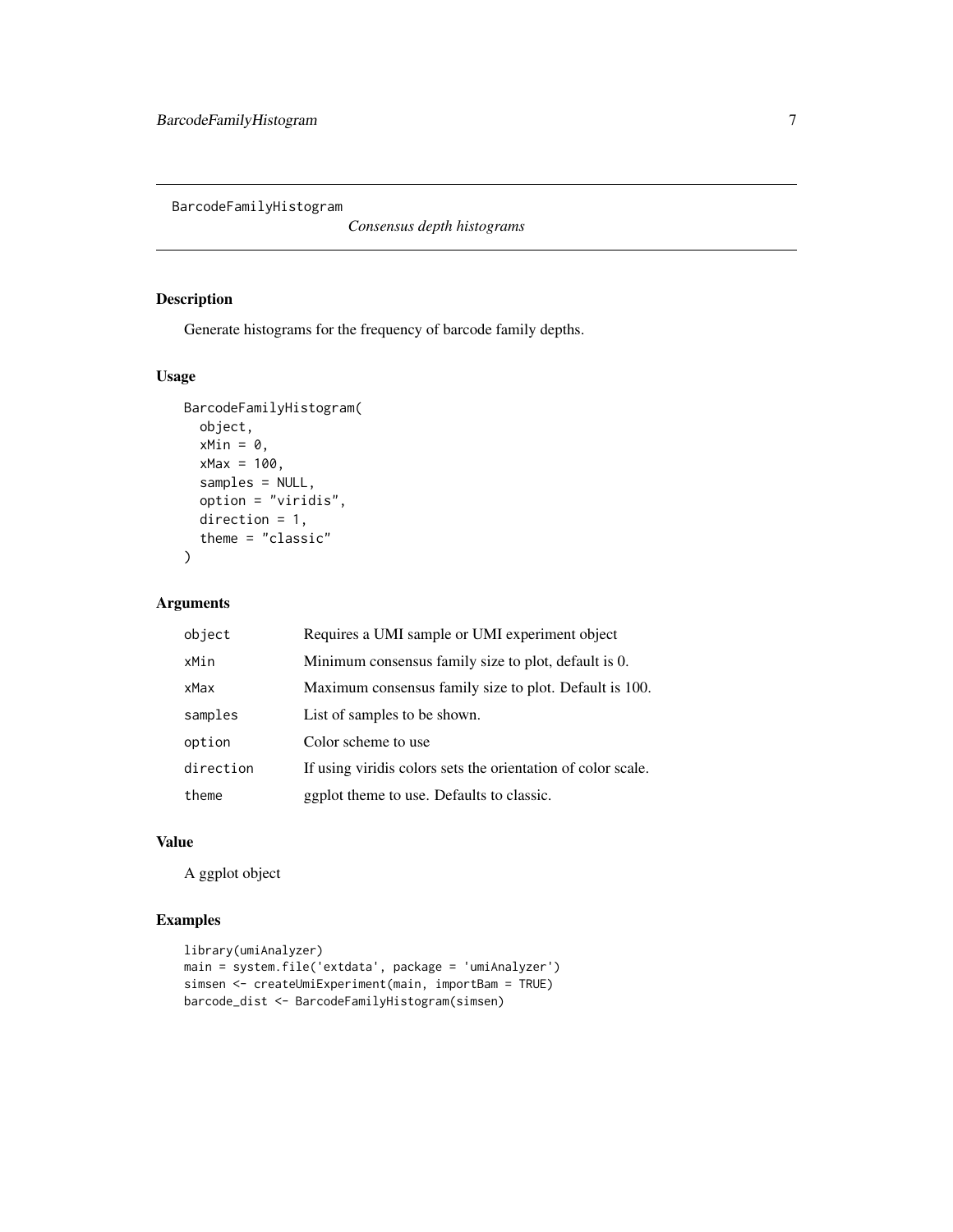<span id="page-7-0"></span>

# Description

Code was obtained from VGAM package function VGAM::rbetabinom.ab. The VGAM package is available under the GPL-3 license and maintained by Thomas Yee <t.yee at auckland.ac.nz>. Source code of the function is identical to rbetabinom.ab, but the function name was changed to beta\_binom.

#### Usage

```
beta_binom(n, size, shape1, shape2, limit.prob = 0.5, .dontuse.prob = NULL)
```
#### Arguments

| n             | n     |
|---------------|-------|
| size          | size  |
| shape1        | alpha |
| shape2        | beta  |
| limit.prob    | 0.5   |
| .dontuse.prob | NULL  |

#### Value

Numeric

#### References

Yee TW (2015). Vector Generalized Linear and Additive Models: With an Implementation in R. Springer, New York, USA.

# Examples

beta\_binom(10,5, 0.5, 1) beta\_binom(10,2, 0.5, 1)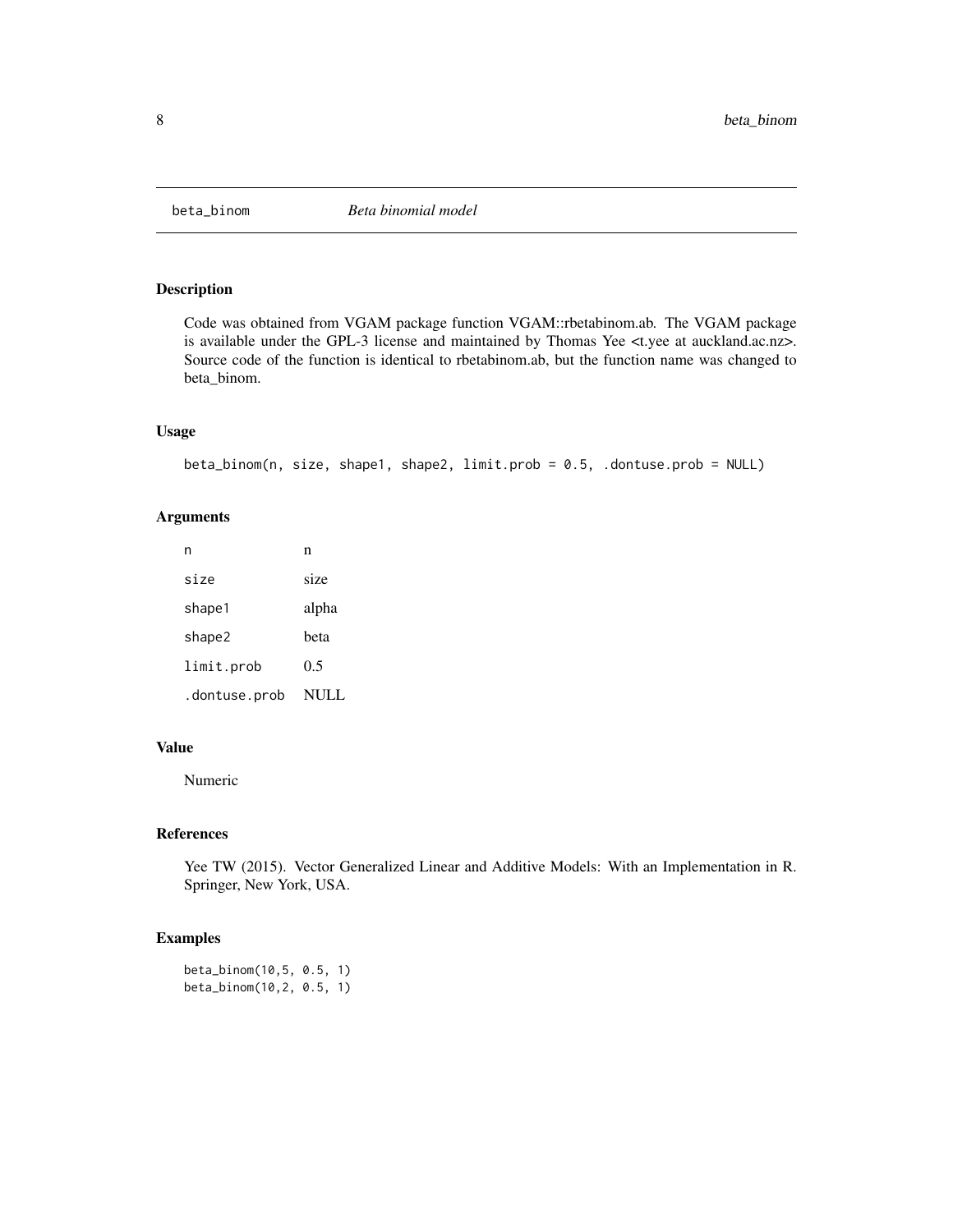<span id="page-8-1"></span><span id="page-8-0"></span>

# Description

Calculate variant p-values using permutation-based testing. A prior is fitted to model the background error using maximum likelihood estimation of a beta distribution. The maximum likelihood estimate of the beta distribution is then used to define the shape of a beta-binomial distribution used to estimate variant P-Values. This can be interpreted as a probability for a variant to not have arisen by chance.

#### Usage

```
callVariants(object, minDepth = 3, minCoverage = 100, computePrior = FALSE)
```
#### Arguments

| object       | A UMIErrorCorrect object.                                         |
|--------------|-------------------------------------------------------------------|
| minDepth     | Minimum consensus depth required default is 3                     |
| minCoverage  | Minimum Coverage to use, default is 100 reads.                    |
| computePrior | Should a new distribution be derived from data? Default is FALSE. |

#### Value

Object containing raw and FDR-adjusted P-Values

#### See Also

[filterVariants](#page-13-1) on how to filter variants.

```
library(umiAnalyzer)
main <- system.file("extdata", package = "umiAnalyzer")
simsen <- createUmiExperiment(main)
simsen <- filterUmiObject(simsen)
simsen <- callVariants(simsen, computePrior = FALSE)
```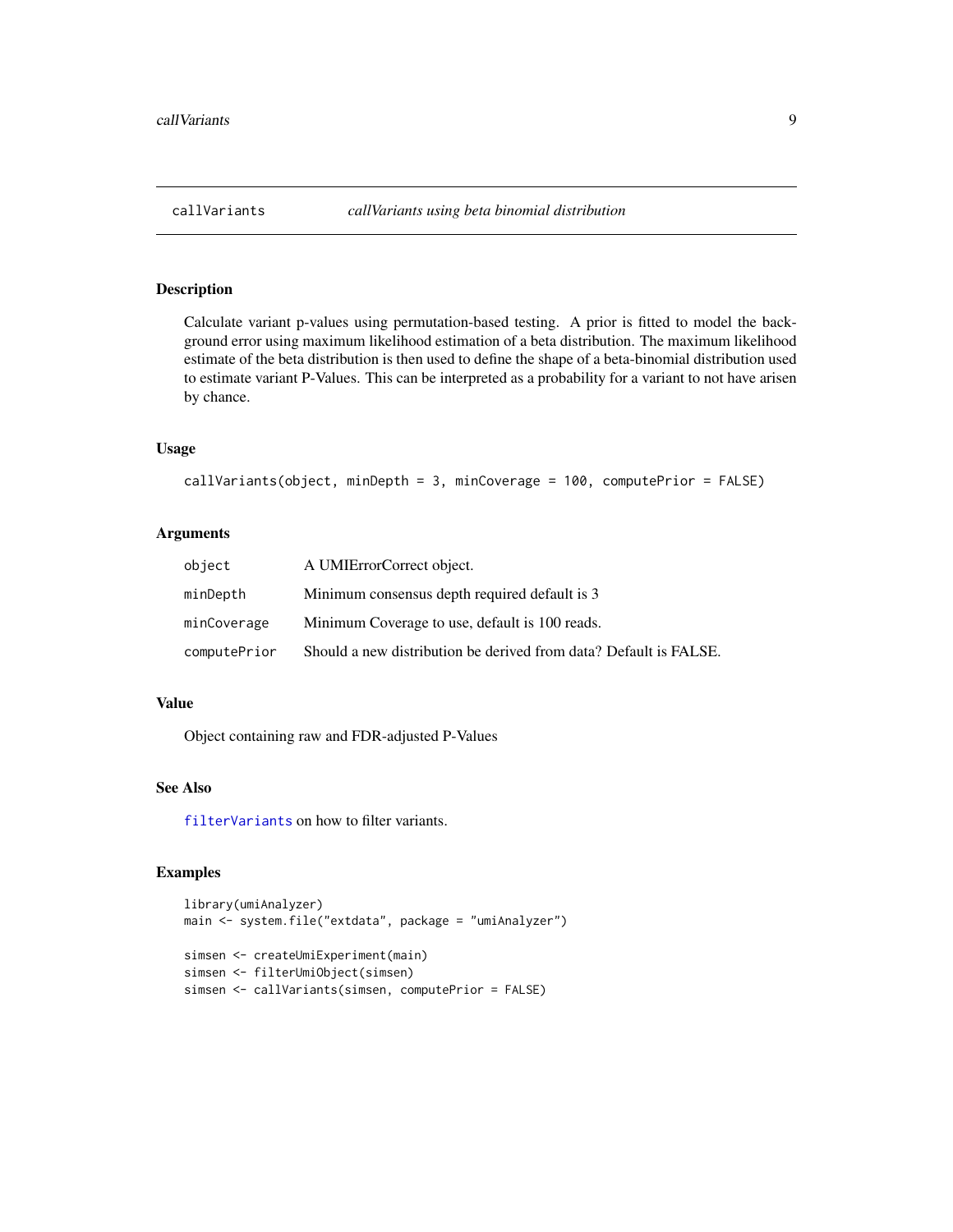<span id="page-9-0"></span>createUmiExperiment *Method for creating a UMI experiment object*

## Description

Method for creating a UMI experiment object

# Usage

```
createUmiExperiment(
  mainDir,
  experimentName = NULL,
  sampleNames = NULL,
  importBam = FALSE,
  as.shiny = FALSE
\mathcal{L}
```
# Arguments

| mainDir     | Main experiment directory                                                                                    |
|-------------|--------------------------------------------------------------------------------------------------------------|
|             | experimentName Name of the experiment                                                                        |
| sampleNames | List of sample names. Can be either NULL or list. If NULL all subdirectories<br>of mainDir will be searched. |
| importBam   | Logical. Should bam files be imported on creation? Default is False.                                         |
| as.shiny    | Set to TRUE if run within a shiny::withProgress environment                                                  |

#### Value

An object of class UMIexperiment

```
library(umiAnalyzer)
```

```
main = system.file('extdata', package = 'umiAnalyzer')
samples <- list.dirs(path = main, full.names = FALSE, recursive = FALSE)
exp1 <- createUmiExperiment(experimentName = 'exp1',mainDir = main,sampleNames = samples)
```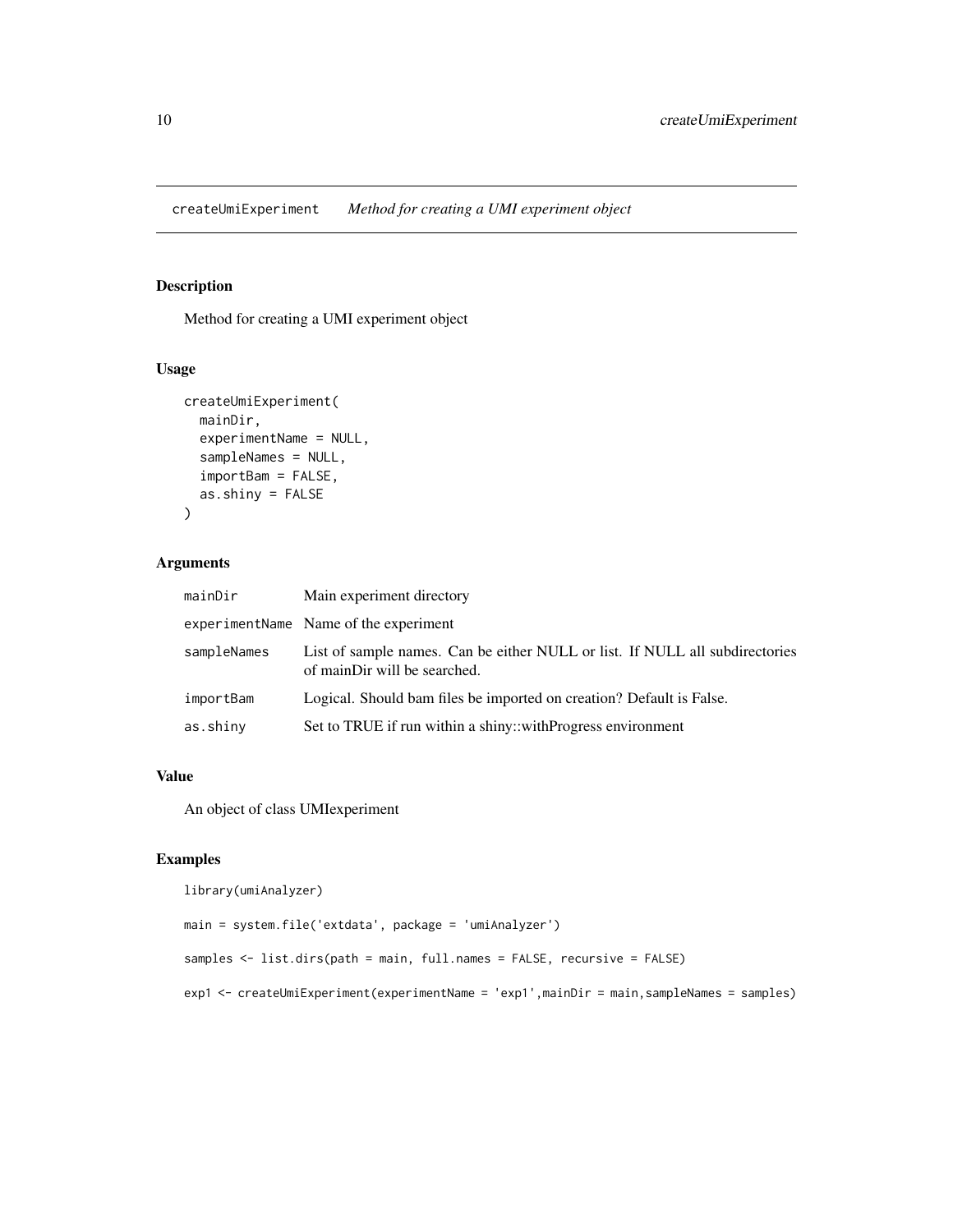<span id="page-10-0"></span>createUMIexperiment\_Debarcer

*Method for creating a UMI experiment object*

# Description

Method for creating a UMI experiment object

# Usage

createUMIexperiment\_Debarcer(experiment.name, main.dir, dir.names)

# Arguments

experiment.name

|           | Name of the experiment    |
|-----------|---------------------------|
| main.dir  | Main experiment directory |
| dir.names | List of sample names      |

# Value

A UMIexperiment object

createUmiSample *createUmiSample*

# Description

Method for creating a UMI sample from UMIErrorCorrect output.

# Usage

```
createUmiSample(sampleName, sampleDir, importBam = FALSE)
```
# Arguments

| sampleName | UMI sample object name                                                            |
|------------|-----------------------------------------------------------------------------------|
| sampleDir  | Path to UMI sample folders. Must be a folder generated by UMIE rror Correct       |
| importBam  | Logical. Should BAM files be imported at object initialization? Default is False. |

# Value

An object of class UMIsample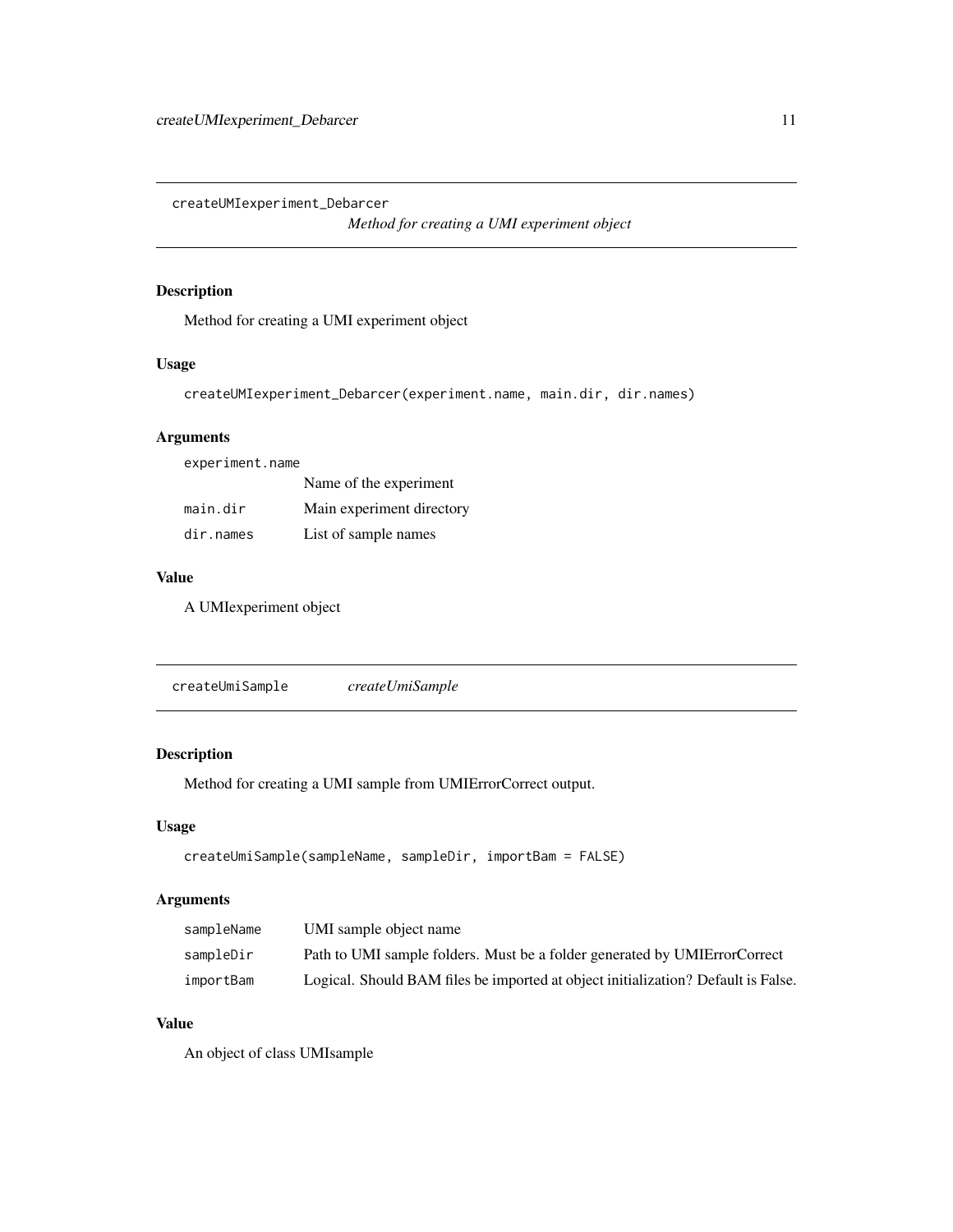# Examples

library(umiAnalyzer)

```
main = system.file('extdata', package = 'umiAnalyzer')
samples <- list.dirs(path = main, full.names = FALSE, recursive = FALSE)
s1 <- createUmiSample('s1',sampleDir = paste(main,"/",samples[1],sep=""))
```
createUMIsample\_Debarcer

*Method for creating a UMIsample object*

# Description

Method for creating a UMIsample object

# Usage

```
createUMIsample_Debarcer(sample.name, sample.dir, cons = "10")
```
#### Arguments

| sample.name | UMI sample object name                              |
|-------------|-----------------------------------------------------|
| sample.dir  | Path to UMI sample                                  |
| cons        | Consensus depth. Needs to be string; default is 10. |

#### Value

A UMIsample object

download\_template *Download meta data template*

#### Description

Function for downloading a template file containing metadata.

#### Usage

```
download_template(object)
```
# Arguments

object A UMIexperiment object

<span id="page-11-0"></span>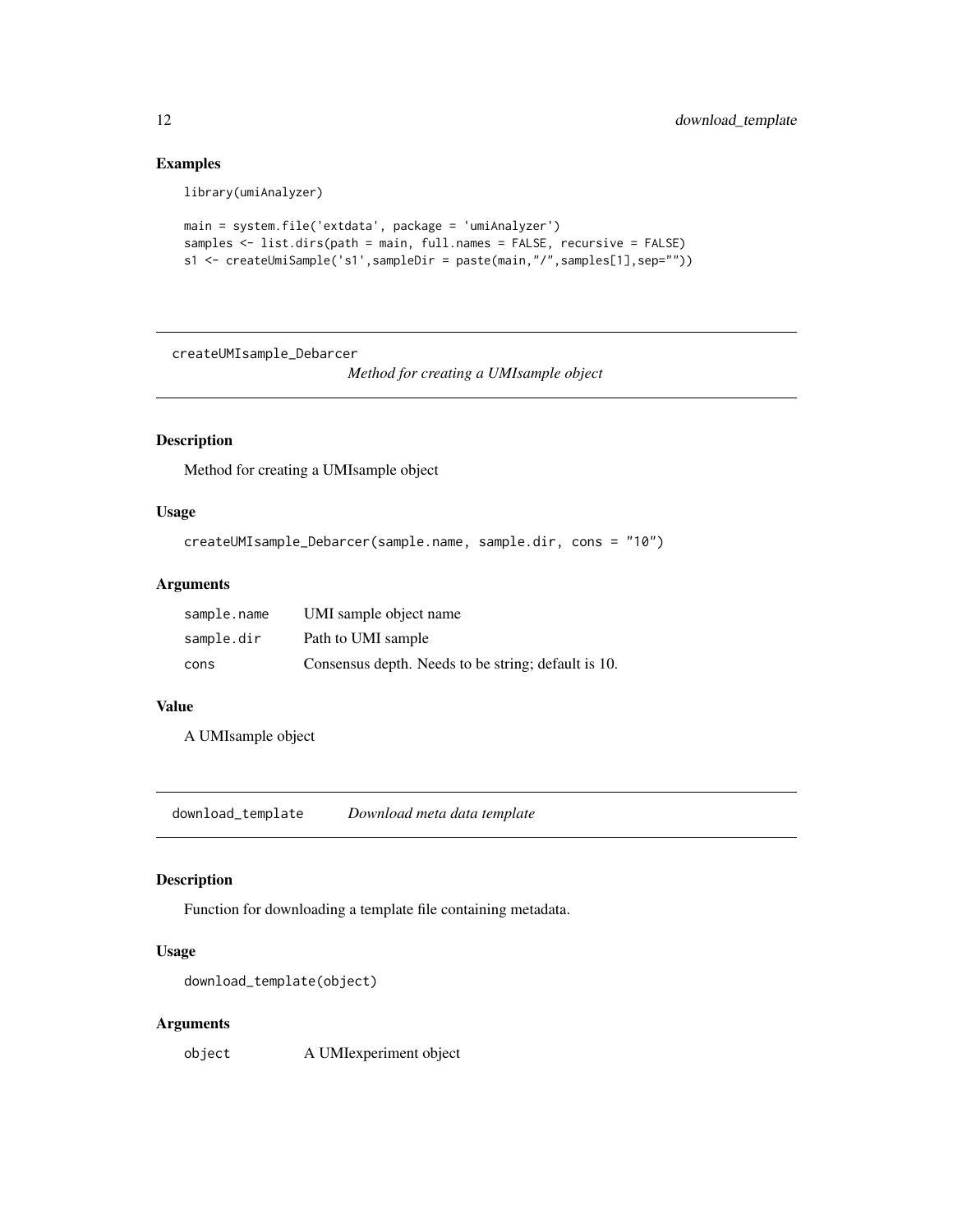# <span id="page-12-0"></span>filterUmiObject 13

# Value

A tibble containing a metadata template

#### Examples

```
library(umiAnalyzer)
main <- system.file("extdata", package = "umiAnalyzer")
simsen <- createUmiExperiment(main)
download_template(simsen)
```
filterUmiObject *Method for filtering UMIexperiment and sample objects*

# Description

Method for filtering UMIexperiment and sample objects

# Usage

```
filterUmiObject(
 object,
 name = "default",
 minDepth = 3,minCoverage = 100,
 minFreq = 0,minCount = 0)
```
Arguments

| object      | Requires a UMI sample or UMI experiment object.         |
|-------------|---------------------------------------------------------|
| name        | String. Name of the filter. Default is "default".       |
| minDepth    | Consensus depth to analyze. Default is 3.               |
| minCoverage | Minimum coverage required for amplicons. Default is 1.  |
| minFreq     | Minimum variant allele frequency to keep. Default is 0. |
| minCount    | Minimum variant allele count to keep. Default is 3.     |

#### Value

A UMI sample or UMI experiment object.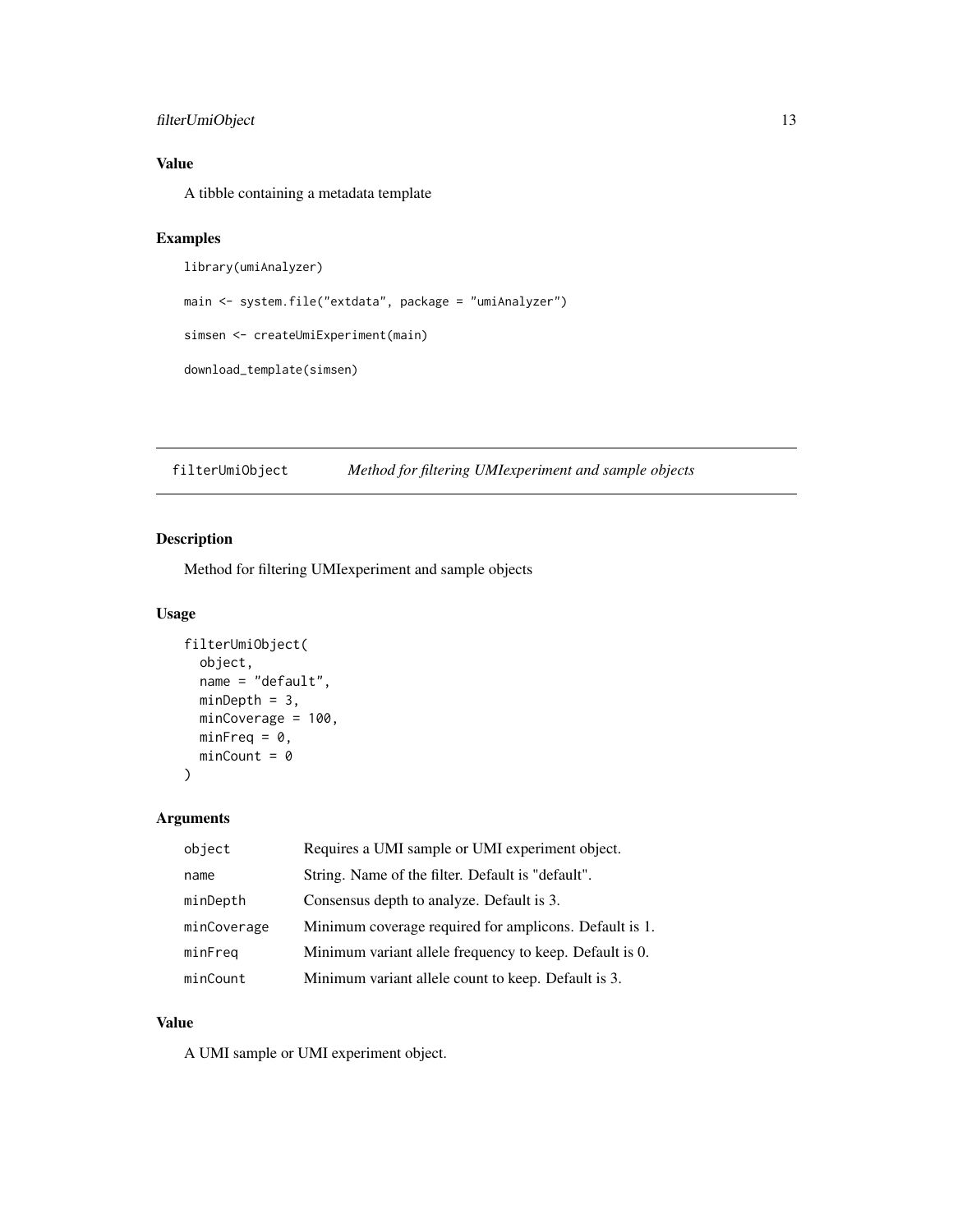#### Examples

```
library(umiAnalyzer)
```

```
main = system.file('extdata', package = 'umiAnalyzer')
samples <- list.dirs(path = main, full.names = FALSE, recursive = FALSE)
simsen <- createUmiExperiment(experimentName = 'simsen',mainDir = main,sampleNames = samples)
simsen <- filterUmiObject(simsen)
```
<span id="page-13-1"></span>filterVariants *Filter variants based on p values or depth*

# Description

You can filter variants called with the the "callVariants" function based on adjusted p-value, minimum variant allele count and supply a list of assays and samples to plot.

#### Usage

```
filterVariants(
  object,
  p.addjust = 0.2,minVarCount = 5,
  amplicons = NULL,
  samples = NULL
\mathcal{L}
```
#### Arguments

| object      | A UMIexperiment object                               |
|-------------|------------------------------------------------------|
| p.adjust    | Numeric. Adjusted p value (FDR). Default is 0.2.     |
| minVarCount | Integer. Minimum variant allele count. Default is 5. |
| amplicons   | NULL or list of assays to plot. NULL uses all.       |
| samples     | NULL or list of samples to plot. NULL uses all.      |

#### Value

A UMIexperiment object with filtered variants. Can be used to generate VCF files.

#### See Also

[callVariants](#page-8-1) on how to call variants.

<span id="page-13-0"></span>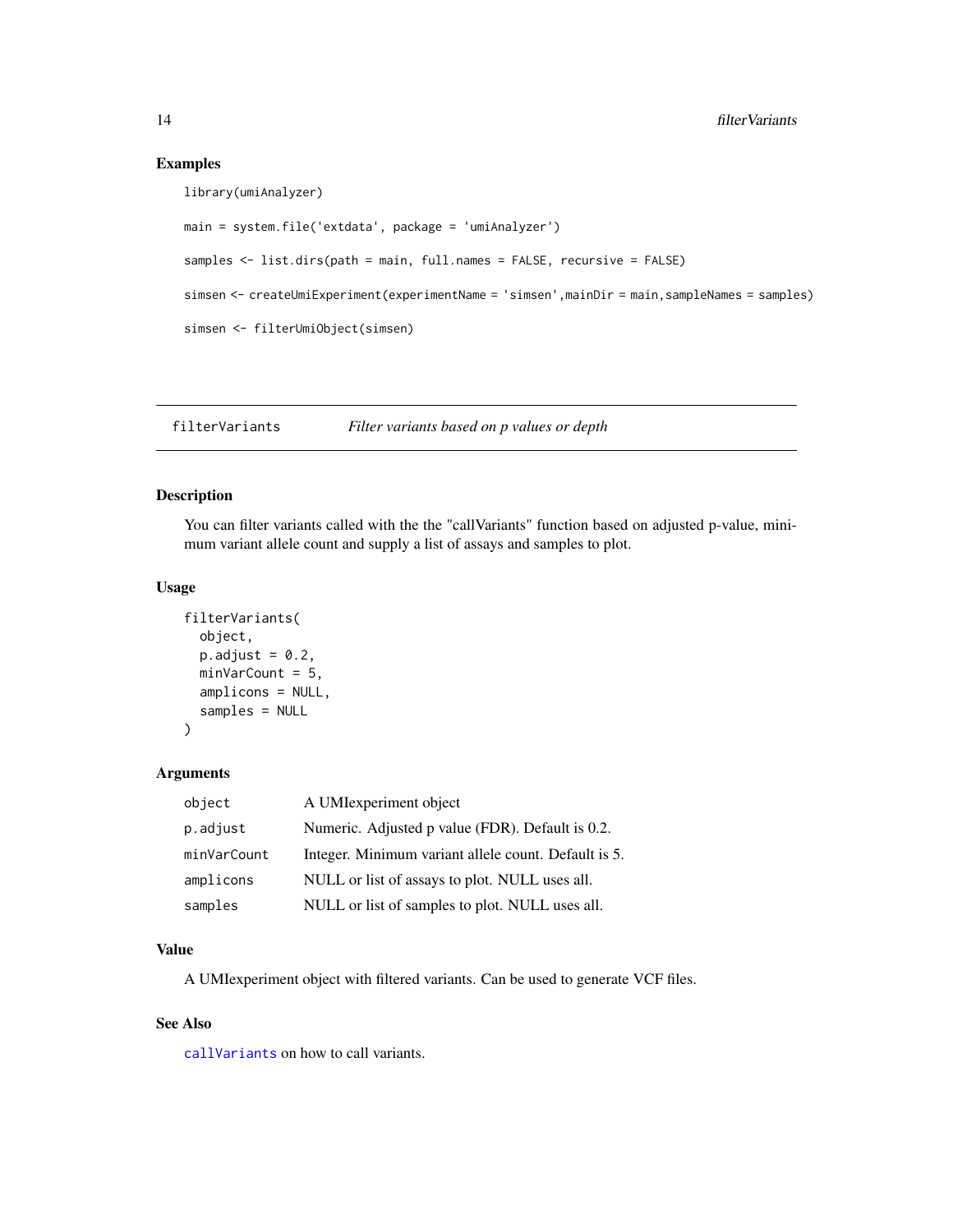# <span id="page-14-0"></span>findConsensusReads 15

# Examples

```
## Not run:
library(umiAnalyzer)
main <- system.file("extdata", package = "umiAnalyzer")
simsen <- createUmiExperiment(main)
simsen <- filterUmiObject(simsen)
simsen <- callVariants(simsen, computePrior = FALSE)
simsen <- filterVariants(simsen, p.adjust = 0.05)
## End(Not run)
```

| findConsensusReads | Find consensus reads A function to analyze consensus read tables             |
|--------------------|------------------------------------------------------------------------------|
|                    | generated with parseBamFiles or a UMI experiment object containing<br>reads. |

# Description

Find consensus reads A function to analyze consensus read tables generated with parseBamFiles or a UMIexperiment object containing reads.

#### Usage

```
findConsensusReads(
  object,
  consDepth = 0,
  groupBy = c("none", "sample", "position", "both"),
  pattern = NULL
\mathcal{E}
```
# Arguments

| object    | Either a tibble generated with parseBamFiles or a UMI experiment object |
|-----------|-------------------------------------------------------------------------|
| consDepth | Minimum consensus depth to keep. Default is 0.                          |
| groupBy   | Should data be grouped by position, sample, both or not at all.         |
| pattern   | Regular expression                                                      |

# Value

A data table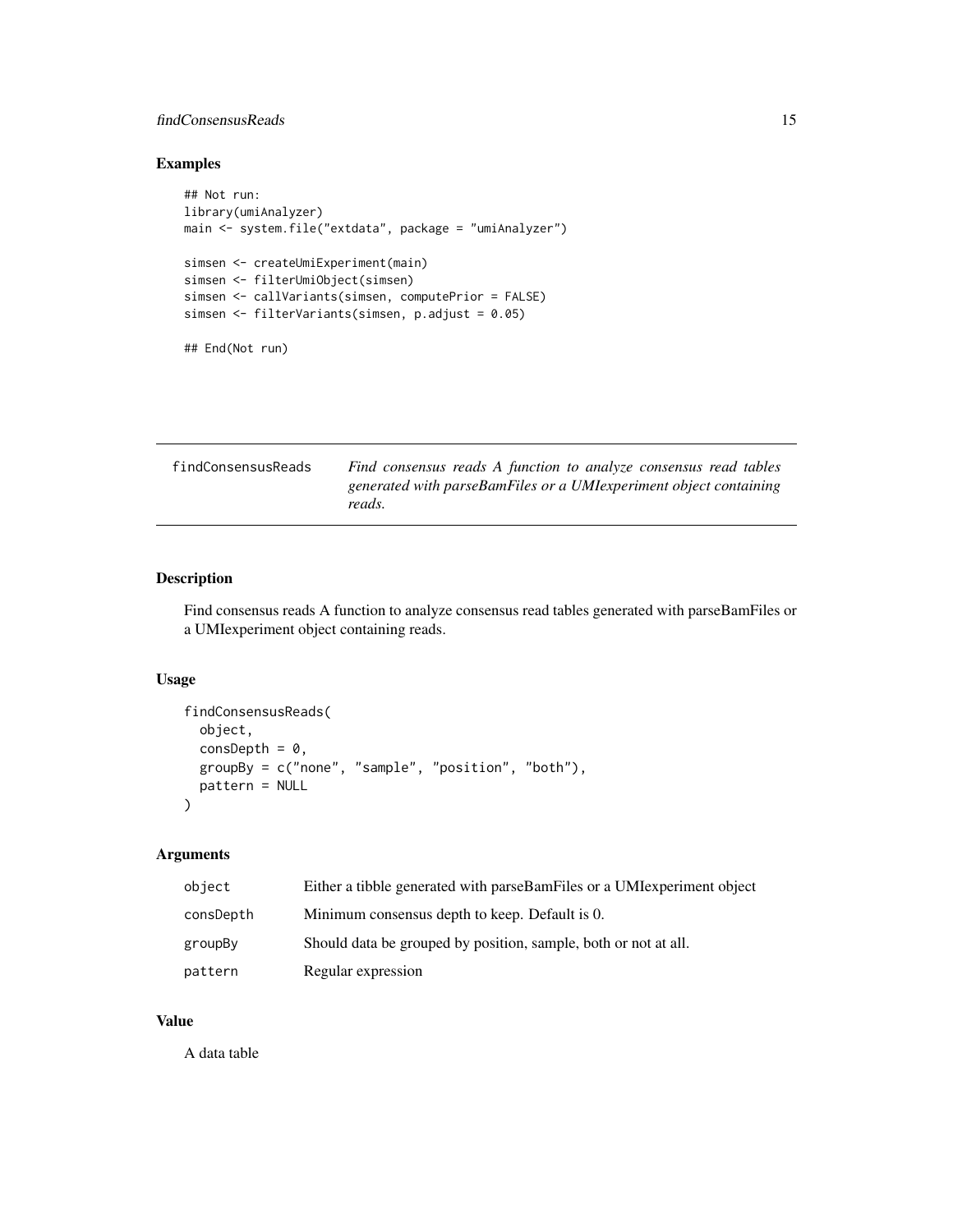# Examples

```
library(umiAnalyzer)
main <- system.file("extdata", package = "umiAnalyzer")
simsen <- createUmiExperiment(main, importBam = TRUE)
reads <- findConsensusReads(simsen)
reads
```
generateVCF *Generate VCF file from UMI sample or UMI experiment object*

#### Description

Generate VCF file from UMI sample or UMI experiment object

#### Usage

```
generateVCF(object, outDir = getwd(), outFile, printAll = FALSE)
```
#### Arguments

| object   | Requires a UMI sample or UMI experiment object           |
|----------|----------------------------------------------------------|
| outDir   | String. Output directory, defaults to working directory. |
| outFile  | String. Name of the output file                          |
| printAll | Logical. Should all or only trusted variant be printed?  |

#### Value

A VCF file

```
## Not run:
library(umiAnalyzer)
main <- system.file("extdata", package = "umiAnalyzer")
simsen <- createUmiExperiment(main)
simsen <- filterUmiObject(simsen)
generateVCF(simsen,'simsen.vcf', printAll = FALSE, save = FALSE)
## End(Not run)
```
<span id="page-15-0"></span>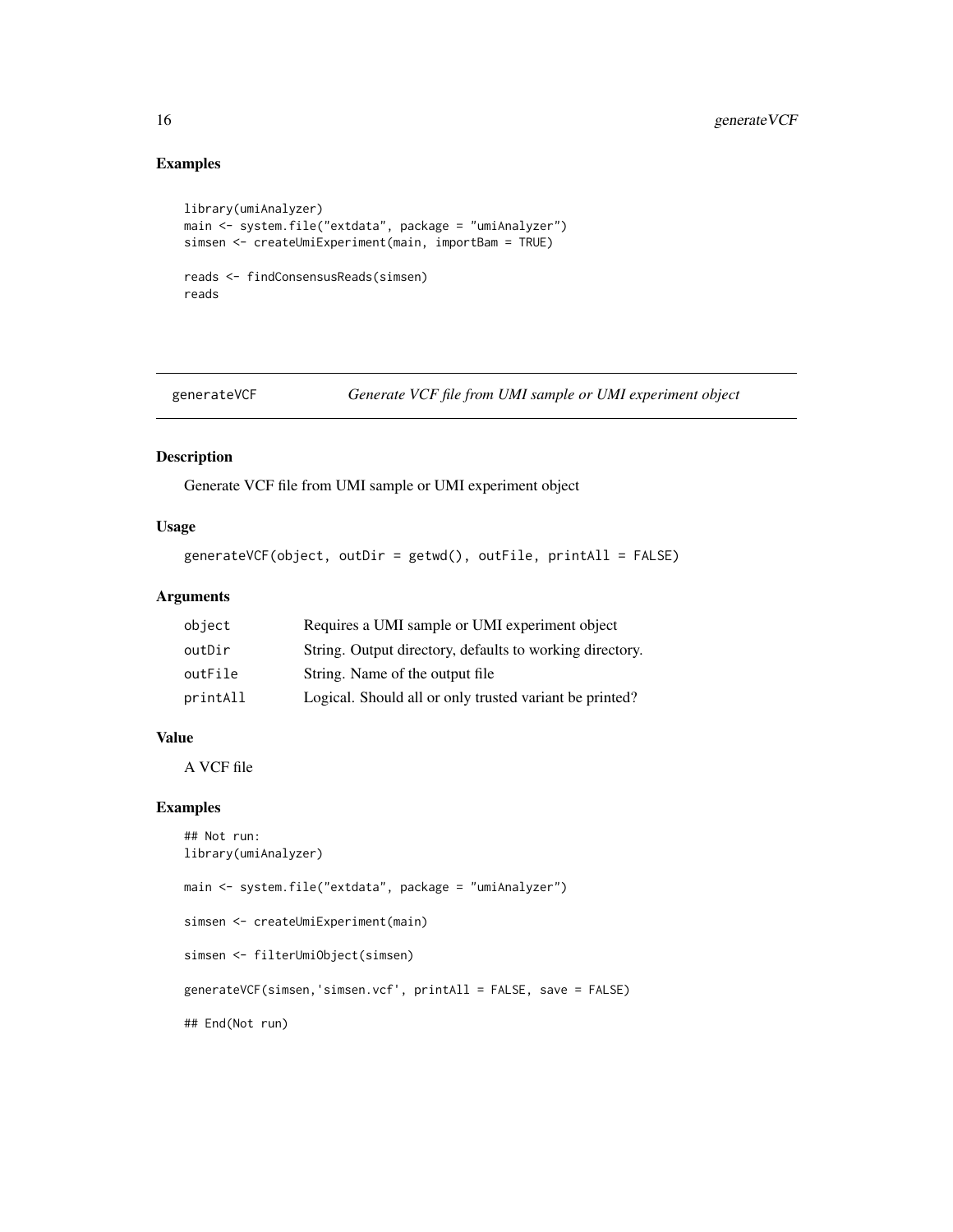<span id="page-16-0"></span>

#### Description

Method for retrieving filtered data

# Usage

```
getFilteredData(
 object,
 name = "default",
  save = FALSE,outDir = getwd(),fileName = NULL,
  delim = ";"
)
```
# Arguments

| object   | Requires a UMI sample or UMI experiment object.                 |
|----------|-----------------------------------------------------------------|
| name     | String. Name of the filter. Default is "default".               |
| save     | Logical, should data be saved as csv file? Default is FALSE.    |
| outDir   | Output directory                                                |
| fileName | Filename to be used, default is the same as 'name'              |
| delim    | Character string denoting delimiter to be used, default is ';'. |

#### Value

A filtered consensus table, as a tibble.

#### Examples

library(umiAnalyzer)

main = system.file('extdata', package = 'umiAnalyzer')

samples <- list.dirs(path = main, full.names = FALSE, recursive = FALSE)

```
simsen <- createUmiExperiment(experimentName = 'simsen',mainDir = main,sampleNames = samples)
simsen <- filterUmiObject(simsen)
```

```
myfilter <- getFilteredData(simsen)
myfilter
```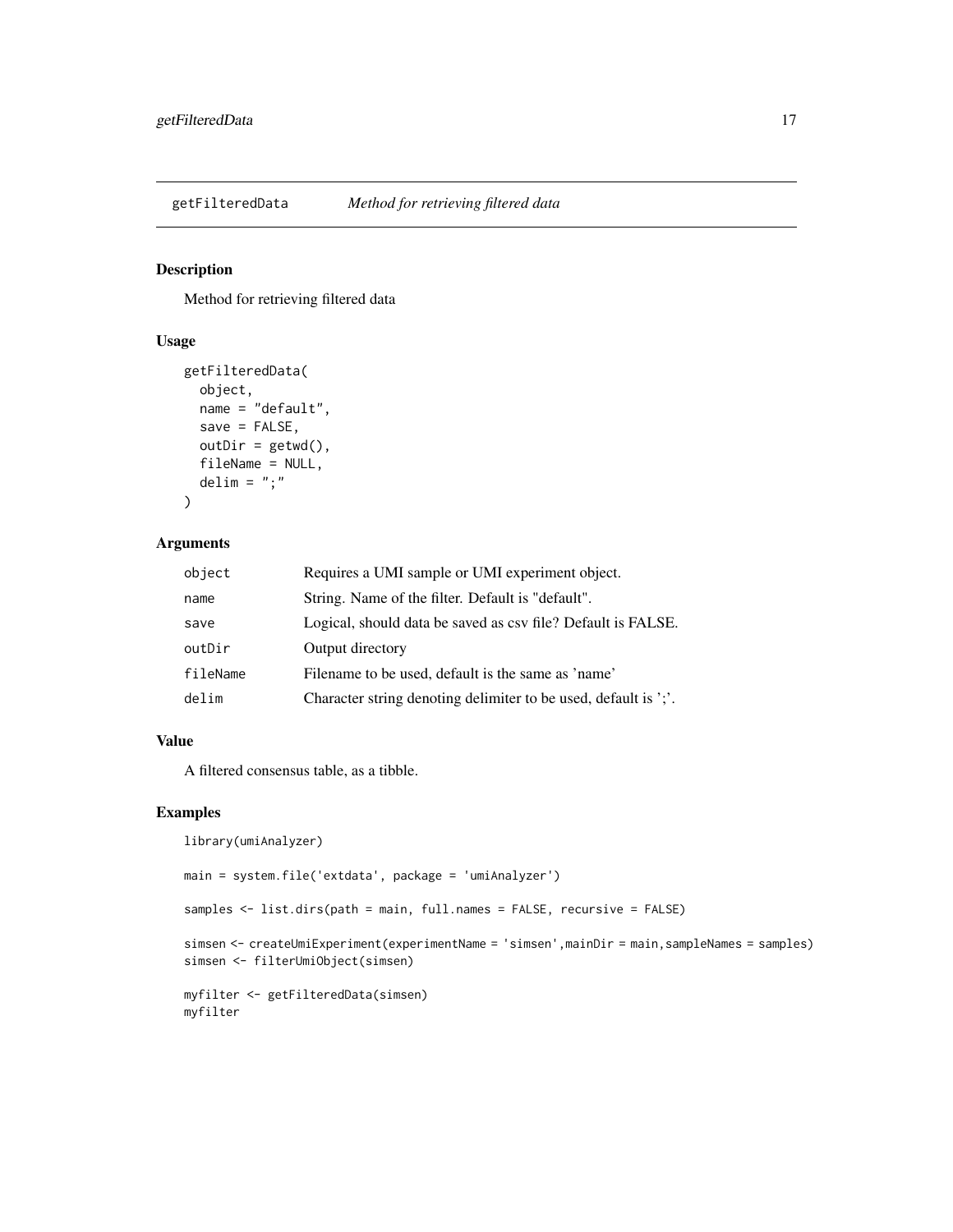<span id="page-17-0"></span>

# Description

Retrieve meta data by name.

#### Usage

```
getMetaData(object, attributeName)
```
# Arguments

| object        | R object from which to get meta data. |
|---------------|---------------------------------------|
| attributeName | Name of the meta data attribute.      |

# Value

Metadata

## Examples

```
library(umiAnalyzer)
main <- system.file("extdata", package = "umiAnalyzer")
simsen <- createUmiExperiment(main)
metaData <- system.file("extdata", "metadata.txt", package = "umiAnalyzer")
simsen <- importDesign(object = simsen,file = metaData)
design <- getMetaData(object = simsen, attributeName = "design")
design
```
importBedFile *Import bed file*

# Description

Import bed file

#### Usage

importBedFile(path)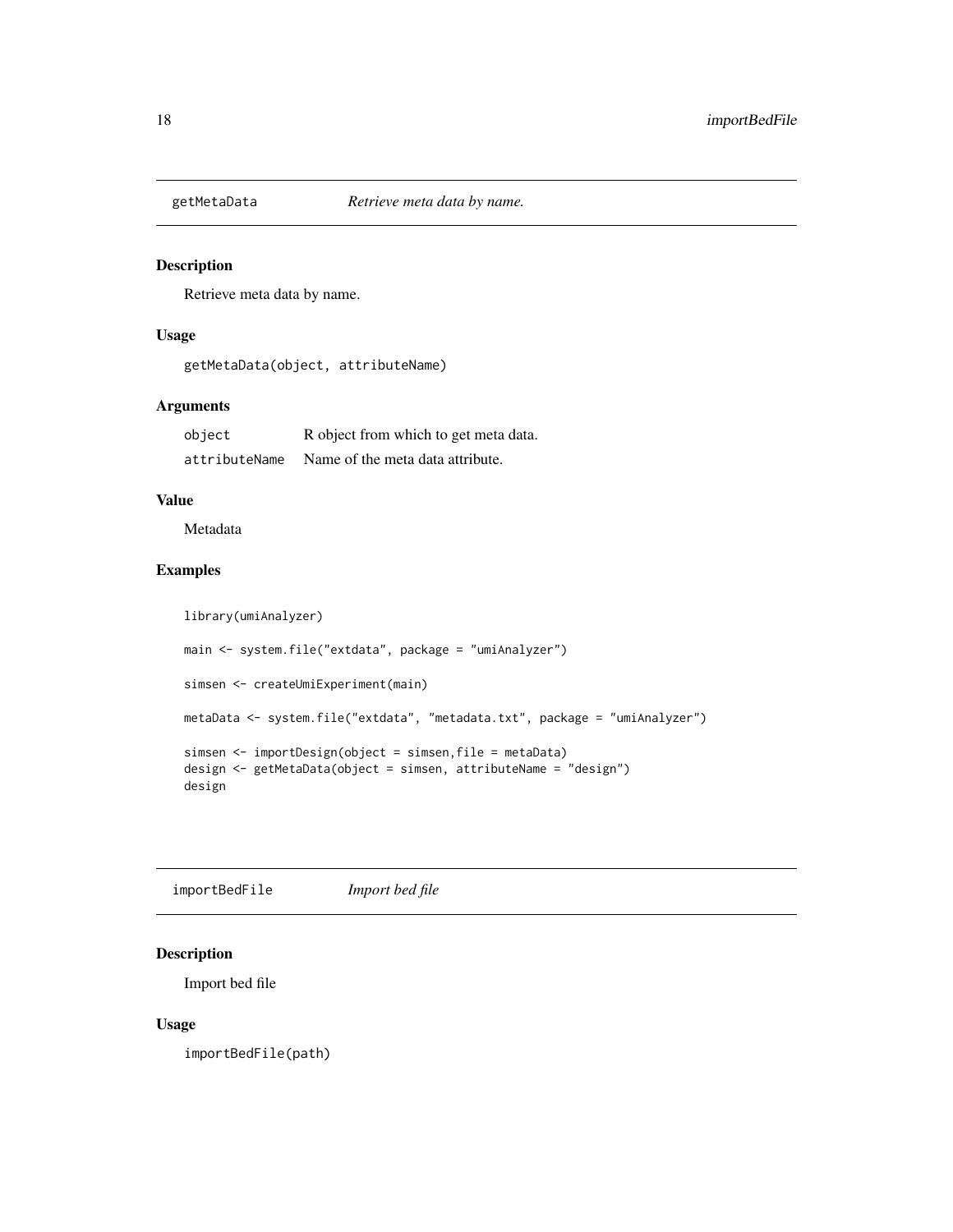# <span id="page-18-0"></span>importDesign 19

#### Arguments

path path to bed file

# Value

A table containing genome positions

| importDesign | Import experimental design meta data such as replicates, treatments, |
|--------------|----------------------------------------------------------------------|
|              | categorical variables.                                               |

#### Description

Import experimental design meta data such as replicates, treatments, categorical variables.

# Usage

importDesign(object, file, delim = NULL)

# Arguments

| object | UMI experiment to which to add metadata                               |
|--------|-----------------------------------------------------------------------|
| file   | File containing meta data                                             |
| delim  | Column separator. Default is NULL (automatically determine delimiter) |

#### Value

A UMIexperiment object

```
library(umiAnalyzer)
main <- system.file("extdata", package = "umiAnalyzer")
simsen <- createUmiExperiment(main)
metaData <- system.file("extdata", "metadata.txt", package = "umiAnalyzer")
simsen <- importDesign(object = simsen,file = metaData)
# Retrieve meta data
design <- getMetaData(object = simsen, attributeName = "design")
design
```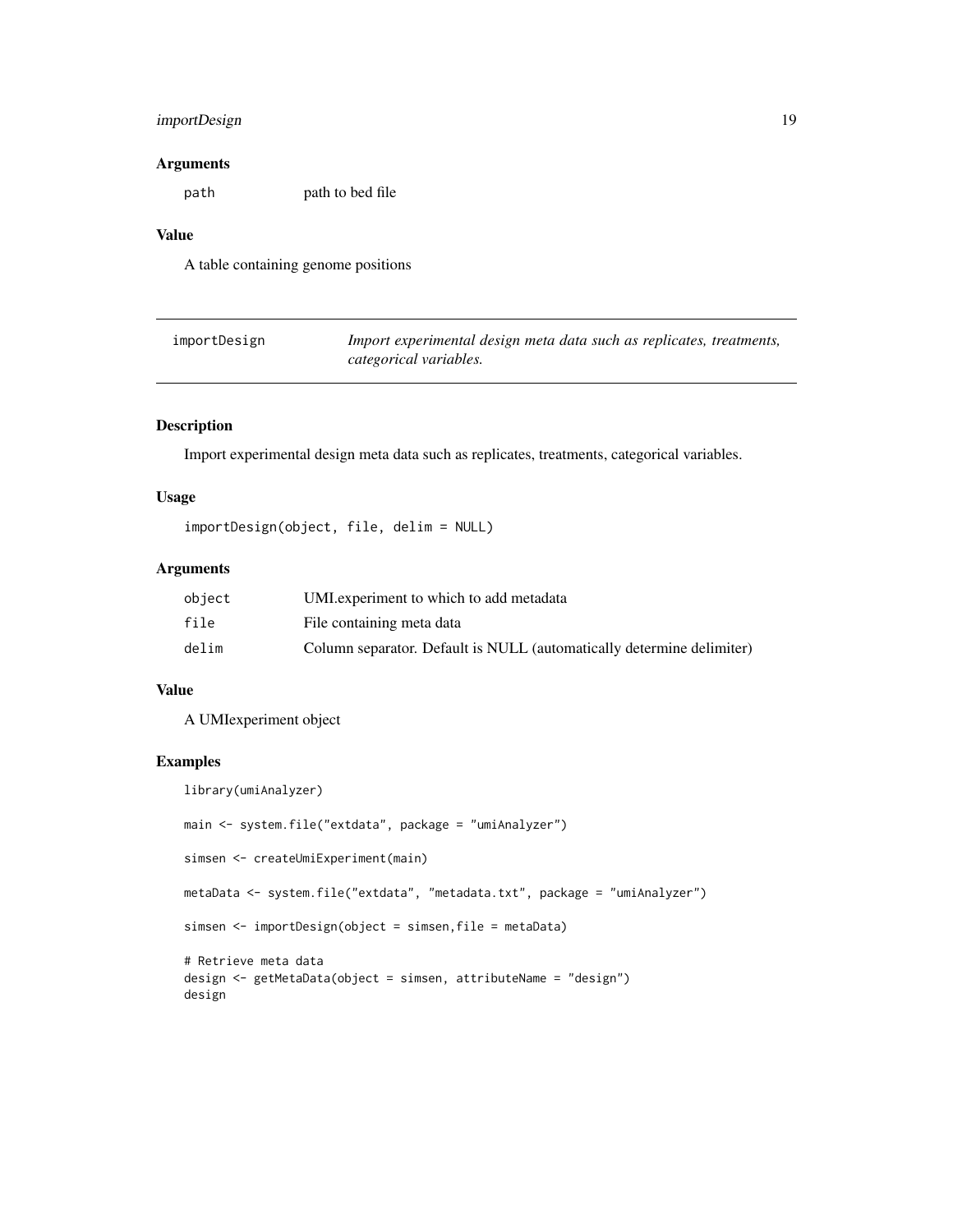<span id="page-19-0"></span>mergeAssays *Merge assays*

# Description

Merge assays together by name. Requires a name of the new assay and a list of assays that will be merged.

# Usage

mergeAssays(object, name, assay.list)

# Arguments

| object     | A UMIexperiment object  |
|------------|-------------------------|
| name       | Name of the new assay   |
| assay.list | List of assays to merge |

#### Value

merged consensus data

# Examples

library(umiAnalyzer)

```
main <- system.file("extdata", package = "umiAnalyzer")
```
simsen <- createUmiExperiment(main)

simsen <- mergeAssays(object = simsen,name = "new",assay.list = c("PIK3CA\_123", "PIK3CA\_234"))

parseBamFiles *Function to parse bam files*

# Description

Function to parse bam files

# Usage

```
parseBamFiles(mainDir, sampleNames = NULL, consDepth = 0, as.shiny = FALSE)
```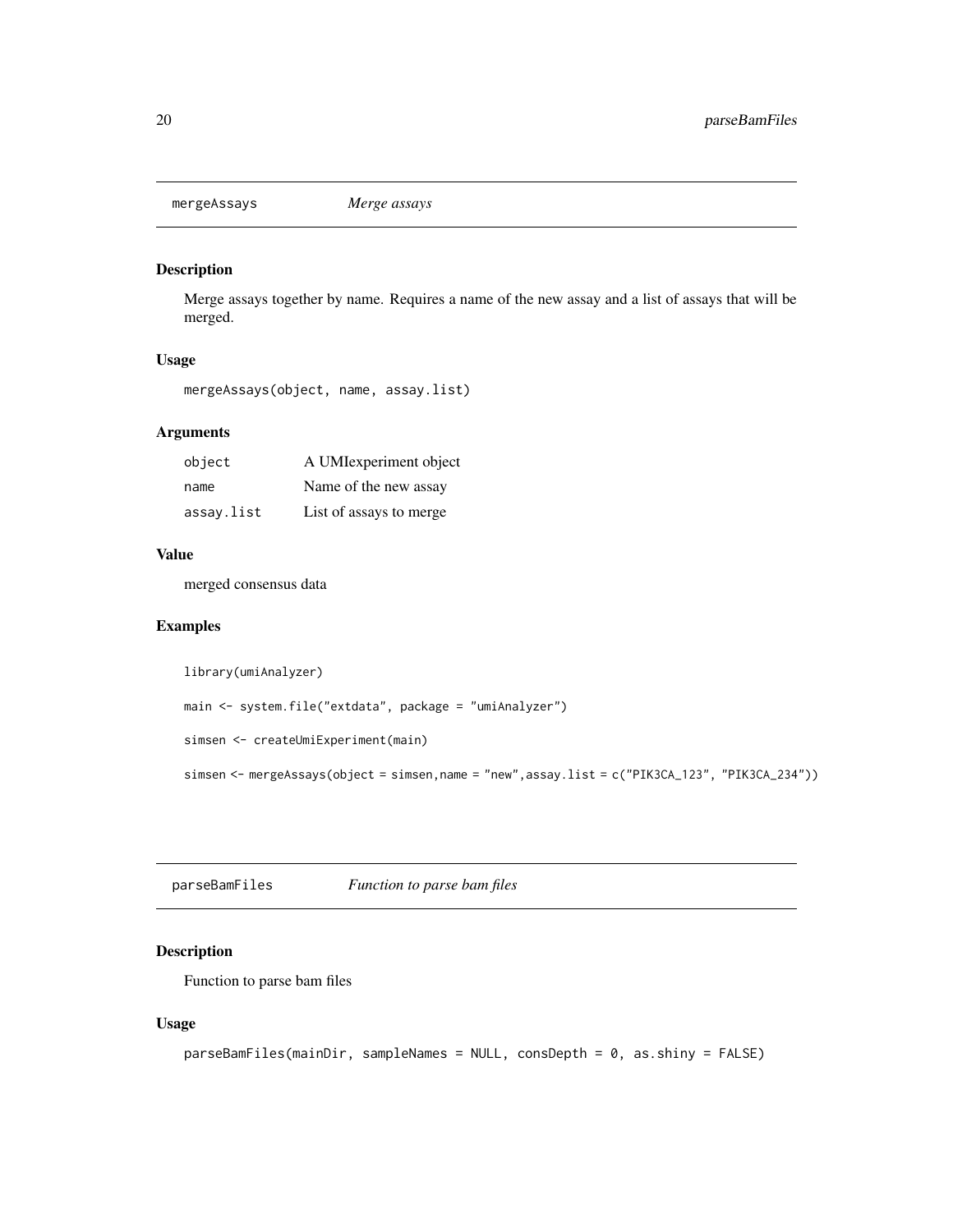#### <span id="page-20-0"></span> $QCplot$  21

# Arguments

| mainDir     | Directory containing UMIErrorCorrect output folders.               |
|-------------|--------------------------------------------------------------------|
| sampleNames | A list of sample names.                                            |
| consDepth   | Only retain consensus reads of at least cons. depth. Default is 0. |
| as.shiny    | Set to TRUE if run within a shiny::withProgress environment        |

# Value

A data table

#### Examples

```
library(umiAnalyzer)
main <- system.file("extdata", package = "umiAnalyzer")
simsen <- createUmiExperiment(main)
reads <- parseBamFiles(main, consDepth = 10)
```
# QCplot *Generate QC plots*

#### Description

Visualize the UMI count for each selected assay and sample for a given consensus depth. This is useful to detect differences in coverage, especially for multiplexed assays.

## Usage

```
QCplot(
  object,
  group.by = "sample",
 plotDepth = 3,
 assays = NULL,
  samples = NULL,
  theme = "classic",
  option = "viridis",
 direction = "default",
  toggle_mean = TRUE,
  center = "mean",
  line_col = "blue",
  angle = 0,
 plotly = FALSE
\mathcal{E}
```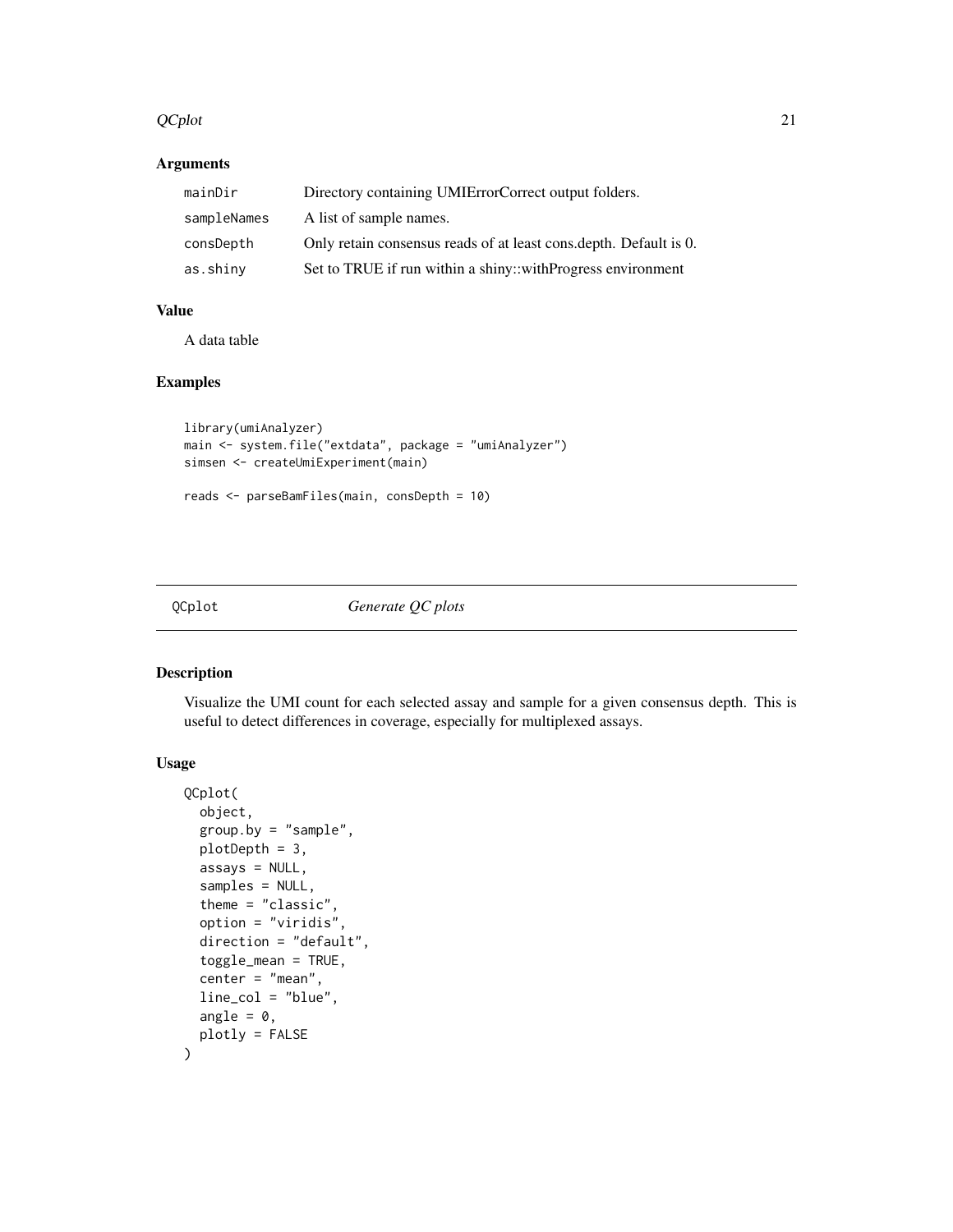# Arguments

| Requires a UMI sample or UMI experiment object                                        |
|---------------------------------------------------------------------------------------|
| String. Which variable should be used as a factor on the x-axis. Default is<br>sample |
| Which consensus depth to plot                                                         |
| (Optional) user-supplied list of assays to plot. Default is all.                      |
| (Optional) user-supplied list of samples to plot. Default is all.                     |
| ggplot theme to use.                                                                  |
| Color palette to use, either ggplot default or viridis colors.                        |
| If viridis colors are used, choose orientation of color scale.                        |
| Show mean or median                                                                   |
| Choose mean or median                                                                 |
| Choose color for mean/median line                                                     |
| Angle of labels on x-axis.                                                            |
| Should plotly be used for rendering?                                                  |
|                                                                                       |

# Value

A ggplot object

## Examples

```
library(umiAnalyzer)
```

```
main = system.file('extdata', package = 'umiAnalyzer')
samples <- list.dirs(path = main, full.names = FALSE, recursive = FALSE)
simsen <- createUmiExperiment(experimentName = 'example',mainDir = main,sampleNames = samples)
```
depth\_plot <- QCplot(simsen)

runUmiVisualizer *Function to run the umiVisualizer shiny app*

# Description

Function to run the umiVisualizer shiny app

# Usage

```
runUmiVisualizer()
```
# Value

Opens the umiVisualizer app

<span id="page-21-0"></span>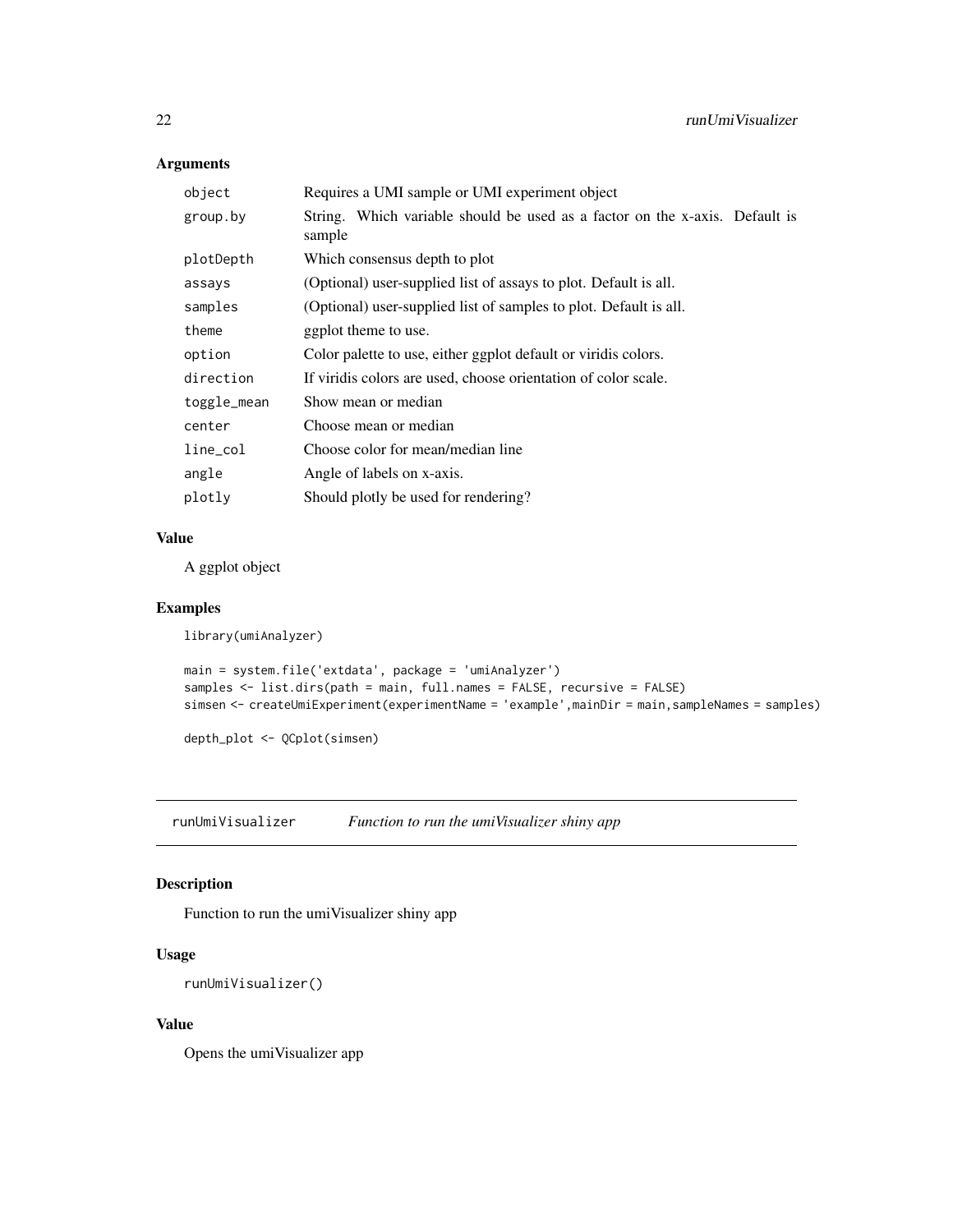## <span id="page-22-0"></span>saveConsData 23

# Examples

## Not run: library(umiAnalyzer) runUmiVisualizer()

## End(Not run)

saveConsData *Save consensus data*

# Description

If save is set to TRUE data will be written to a csv file otherwise consensus data will be returned as a tibble.

#### Usage

```
saveConsData(
  object,
  save = FALSE,
  fileName = "consensus_data.csv",
  outDir = getwd(),
  delim = \overline{''};
)
```
# Arguments

| object   | <b>UMI</b> experiment object                                          |
|----------|-----------------------------------------------------------------------|
| save     | Logical. Should data be saved to file? Default is FALSE.              |
| fileName | String. Name of the file to be saved. Default is 'consensus data.csv' |
| outDir   | output directory, defaults to working directory                       |
| delim    | Single character string, either ';' or ',' or tab                     |

# Value

A data table

```
library(umiAnalyzer)
```

```
main = system.file('extdata', package = 'umiAnalyzer')
samples <- list.dirs(path = main, full.names = FALSE, recursive = FALSE)
```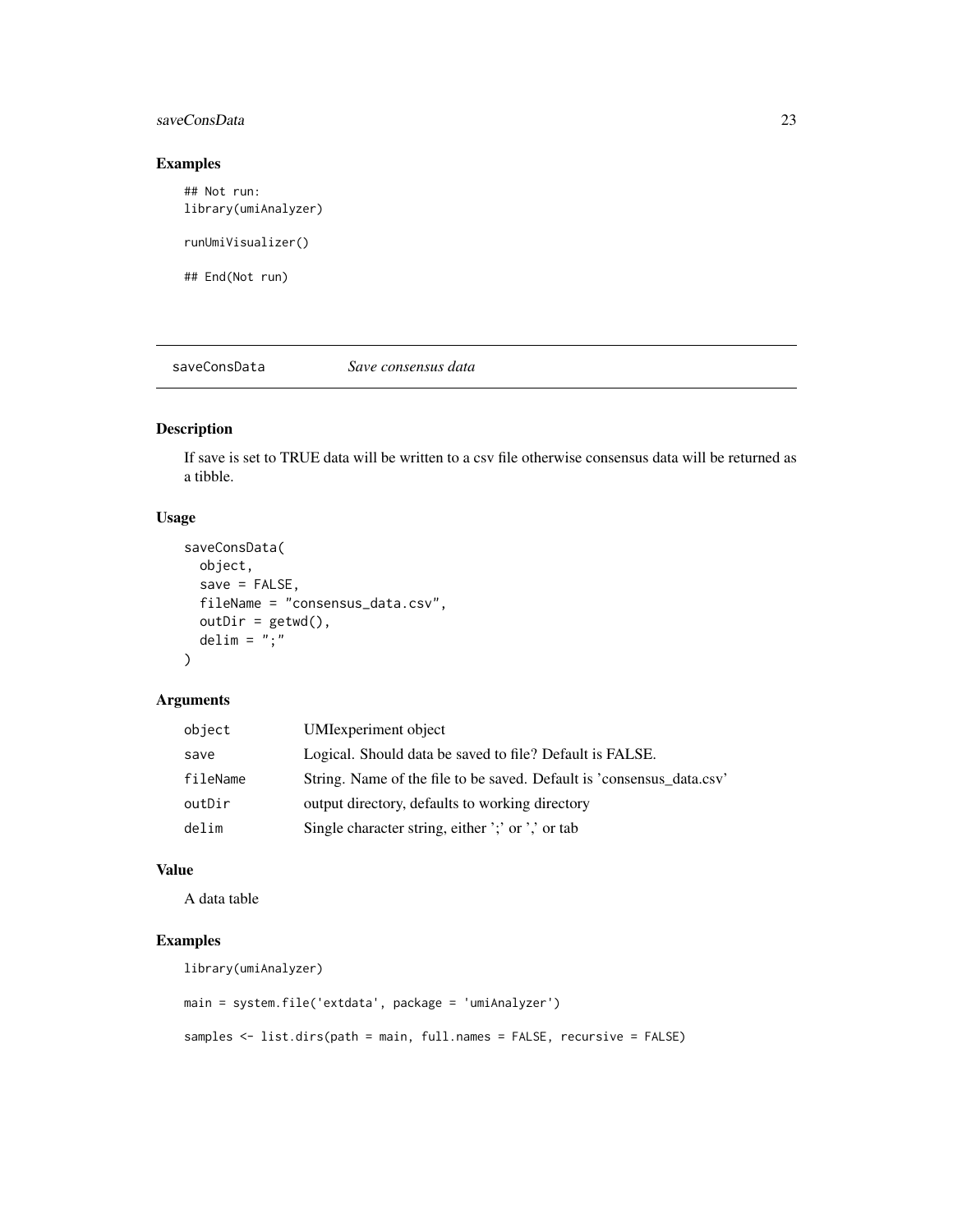example <- createUmiExperiment(experimentName = 'example',mainDir = main,sampleNames = samples)

```
consensus_data <- saveConsData(object = example)
consensus_data
```
simsen *UMIexperiment data generated with SiMSen-Seq*

#### Description

UMIexperiment data generated with SiMSen-Seq

#### Format

An object of class "UMIexperiment"

timeSeriesGrid *Plot time series data*

# Description

Function for plotting time series or other meta data. Uses facet wrap to display user-provided categorical variables.

#### Usage

```
timeSeriesGrid(
 object,
  filter.name = "default",
  cut.off = 5,min.count = 0,min.vaf = 0,
  amplicons = NULL,
  samples = NULL,
 x_variable = NULL,
 y_variable = "Max Non-ref Allele Frequency",
 columns = "Sample Name",
  rows = "Name".color_by = "Name",
  fdr = 0.05,
 use.caller = TRUE,
 bed_positions = NULL
)
```
<span id="page-23-0"></span>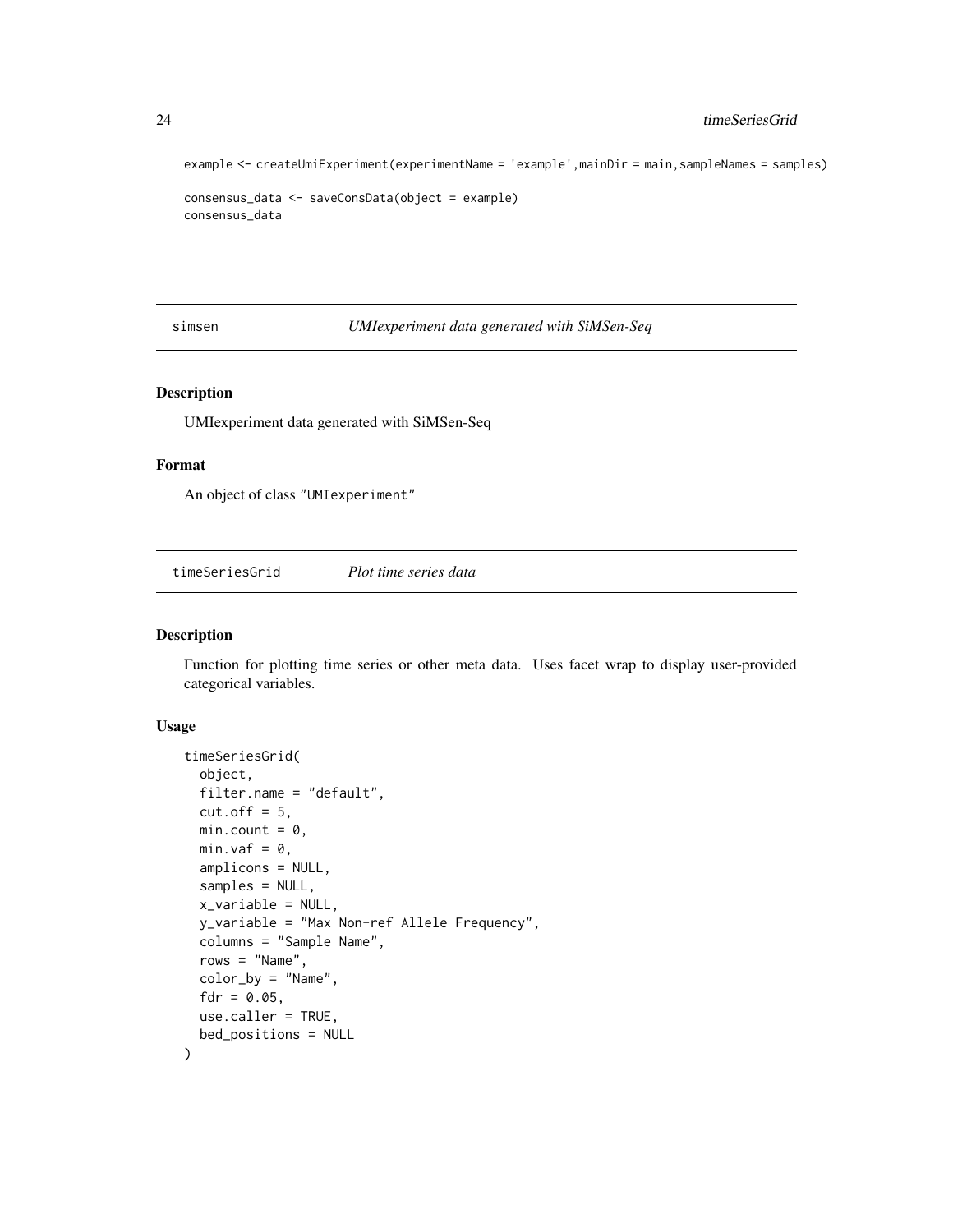# timeSeriesGrid 25

# Arguments

| object        | A consensus data table         |
|---------------|--------------------------------|
| filter.name   | "default"                      |
| cut.off       | 5                              |
| min.count     | $\Omega$                       |
| min.vaf       | $\theta$                       |
| amplicons     | <b>NULL</b>                    |
| samples       | <b>NULL</b>                    |
| x_variable    | <b>NULL</b>                    |
| y_variable    | "Max Non-ref Allele Frequency" |
| columns       | "Sample Name"                  |
| rows          | "Name"                         |
| color_by      | "Name"                         |
| fdr           | 0.05                           |
| use.caller    | <b>TRUE</b>                    |
| bed_positions | <b>NULL</b>                    |

#### Value

A ggplot object.

# Examples

library(umiAnalyzer)

```
main <- system.file("extdata", package = "umiAnalyzer")
simsen <- createUmiExperiment(main)
simsen <- filterUmiObject(simsen)
metaData <- system.file("extdata", "metadata.txt", package = "umiAnalyzer")
simsen <- importDesign(object = simsen,file = metaData)
bed_dir <- system.file("extdata", "simple.bed", package = "umiAnalyzer")
bed <- importBedFile(path = bed_dir)
time_plot <- timeSeriesGrid(simsen, x_variable = "time", bed_positions = bed)
```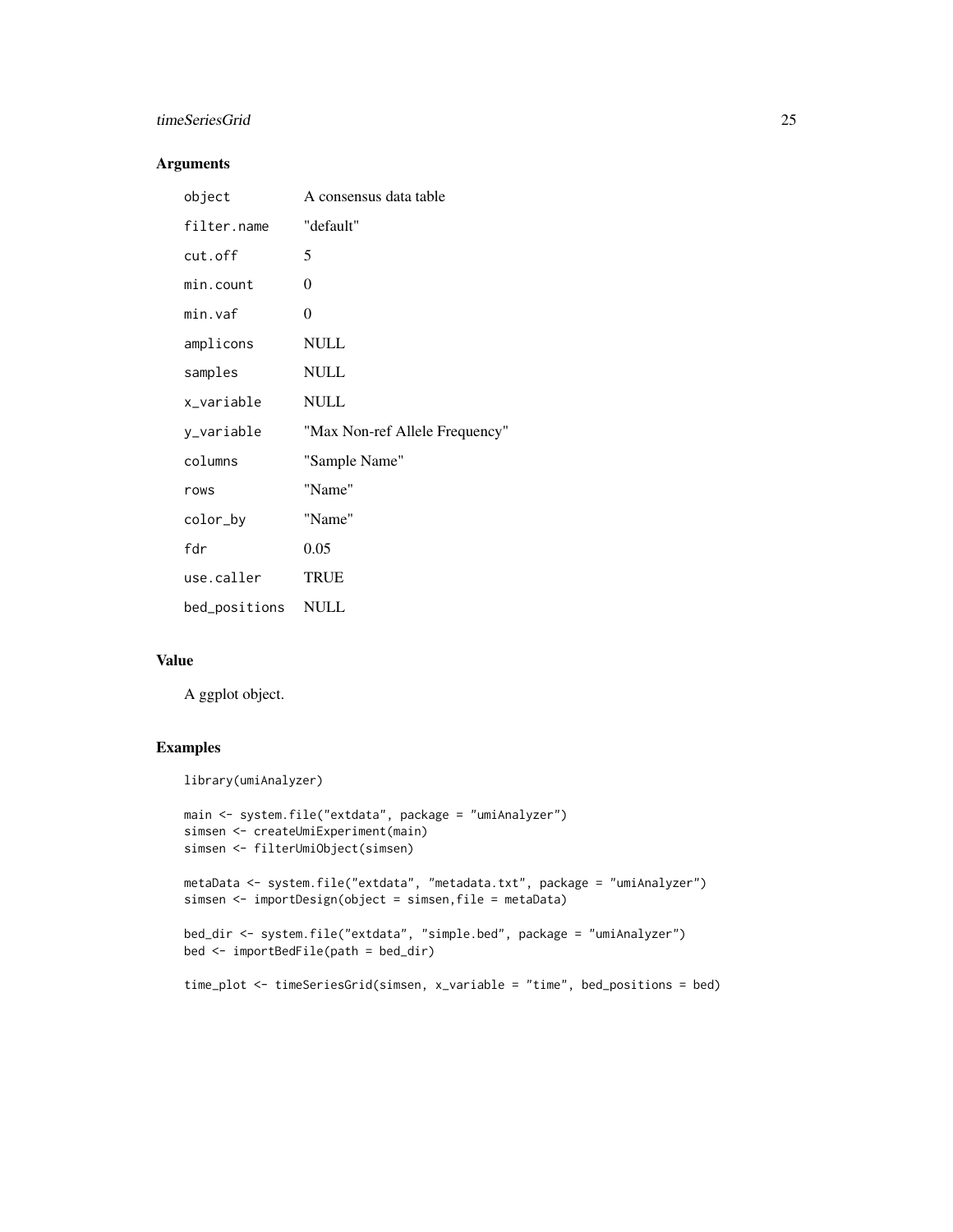<span id="page-25-0"></span>UmiCountsPlot *Plot UMI counts*

#### Description

Visualize the number detected UMI for each consensus depth cut-off. This may may helpful in choosing the right consensus depth for your analysis, by checking the number of reads still available for each assay and sample for your chosen cut-off.

#### Usage

```
UmiCountsPlot(
  object,
  amplicons = NULL,
  samples = NULL,
  theme = "classic",
  option = "viridis",
  direction = 1
)
```
# Arguments

| object    | Requires a UMI sample or UMI experiment object                          |
|-----------|-------------------------------------------------------------------------|
| amplicons | (Optional) user-supplied list of assays to plot. Default is all.        |
| samples   | (Optional) user-supplied list of samples to plot. Default is all.       |
| theme     | Plotting theme, default is classic.                                     |
| option    | Color palette. Default uses ggplot standard, otherwise viridis options. |
| direction | If using viridis colors should the scale be inverted or default?        |

#### Value

A UMIexperiment object

#### Examples

library(umiAnalyzer)

```
main = system.file('extdata', package = 'umiAnalyzer')
samples <- list.dirs(path = main, full.names = FALSE, recursive = FALSE)
simsen <- createUmiExperiment(experimentName = 'example',mainDir = main,sampleNames = samples)
simsen <- filterUmiObject(simsen)
```
count\_plot <- UmiCountsPlot(simsen)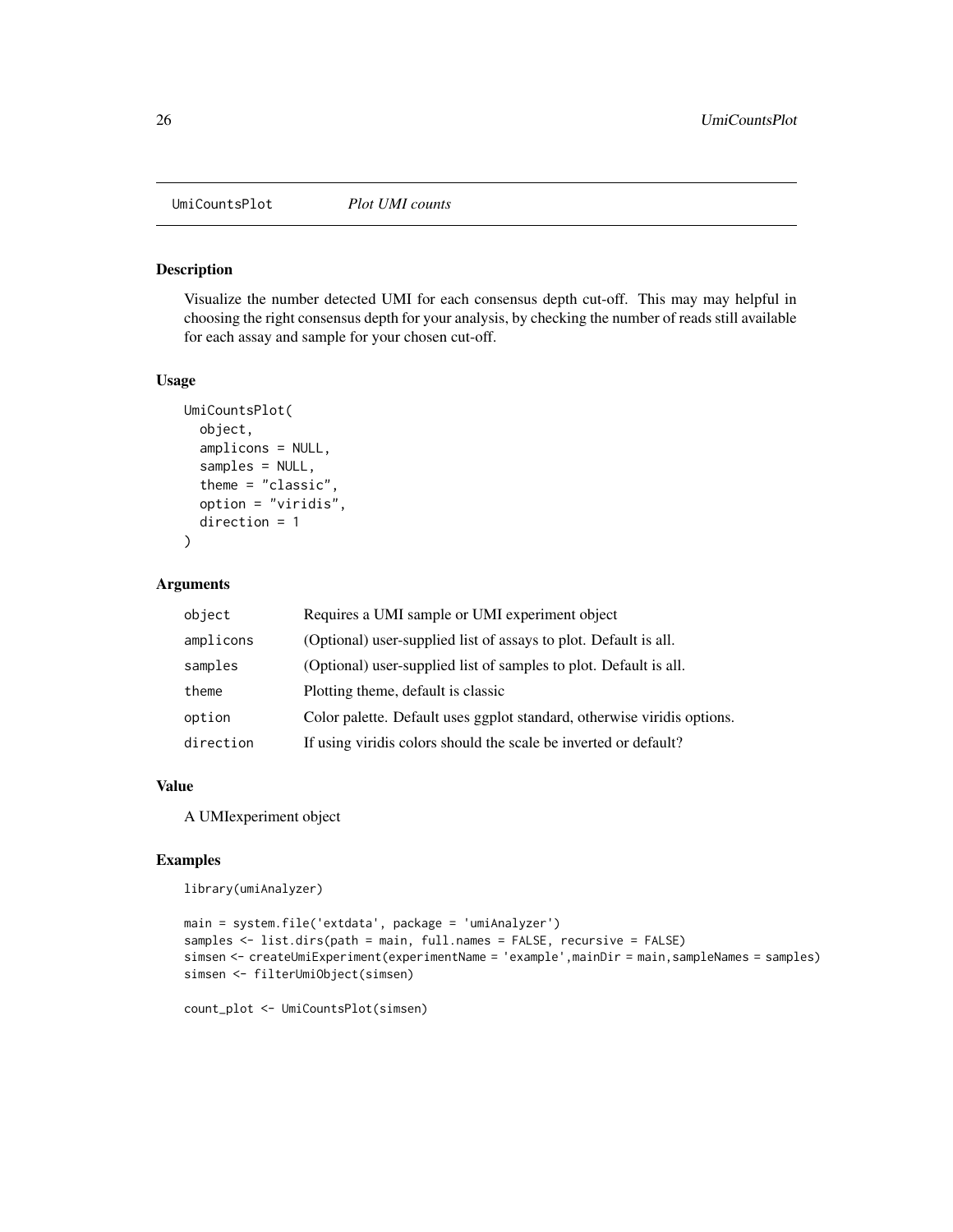<span id="page-26-0"></span>UMIexperiment-class *UMIexperiment class*

#### Description

The UMIexperiment is the core data object, storing all data and relevant analysis data associated with your experiment. Each object has number of slots storing raw data, graphs and processed data.

#### Value

An object of class UMIexperiment

#### Slots

name Optional project name for record keeping.

cons.data The raw consensus data supplied by the user.

summary.data Summary data from UMIErrorCorrect

raw.error Cons0 error profile

reads Consensus reads imported using the parseBamFiles function.

meta.data Sample data optionally supplied by the user.

filters A list of filtered cons.data, which can be accessed separately.

plots A list of generated plots.

variants Consensus table generated with the umiAnalyzer variant caller.

merged.data Data generated using the mergeTechnicalReplicates function.

UMIsample-class *UMIsample class*

#### Description

UMIsample class

# Value

An object of class UMIsample

#### Slots

name Sample name cons.data Raw consensus data summary.data Summary data from UMIErrorCorrect reads Consensus reads imported from a bam file.